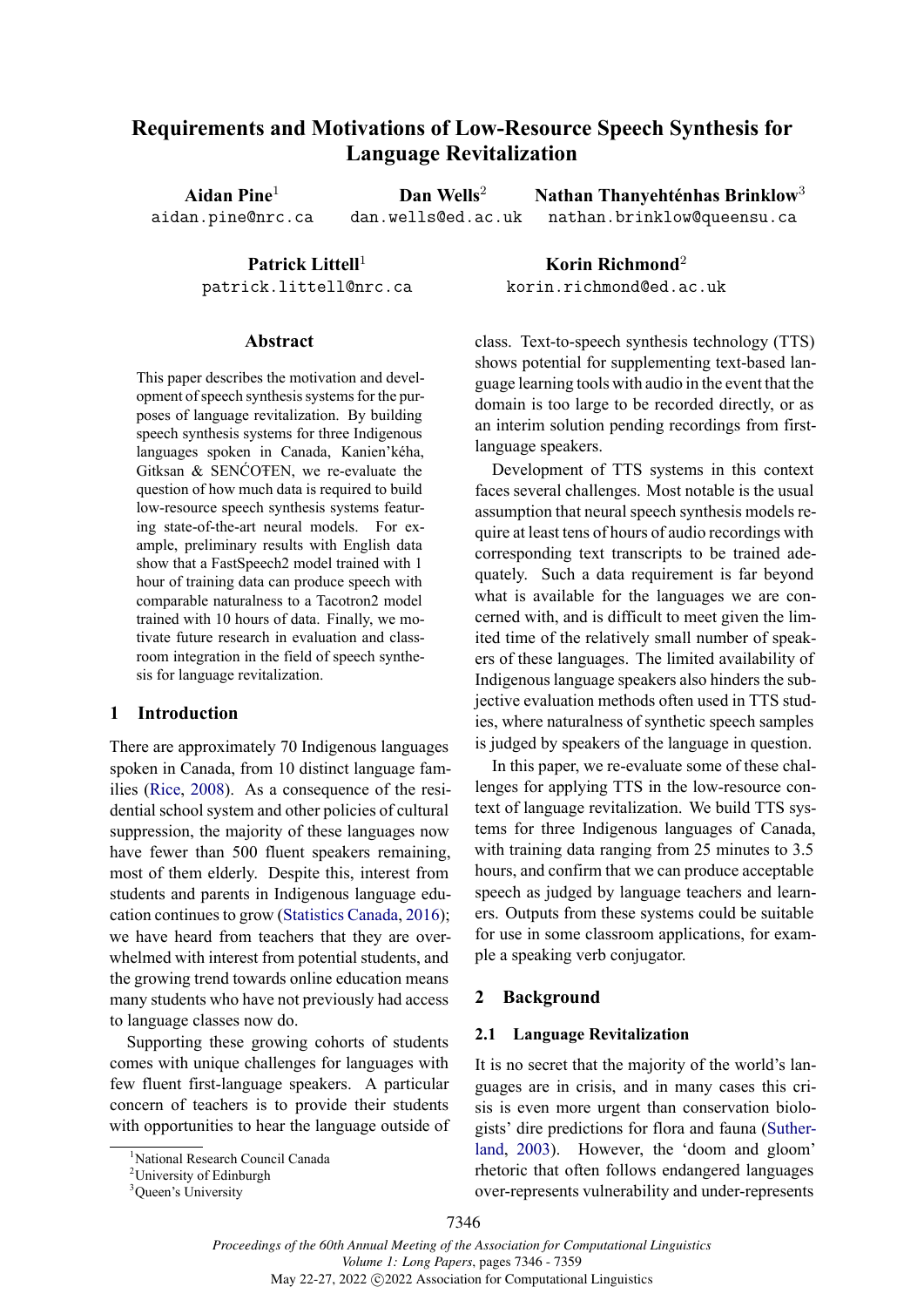the enduring strength of Indigenous communities who have refused to stop speaking their languages despite over a century of colonial policies against their use [\(Pine and Turin,](#page-10-3) [2017\)](#page-10-3). Continuing to speak Indigenous languages is often seen as a political act of anti-colonial resistance. As such, the goals of any given language revitalization effort extend far beyond memorizing verb paradigms to broader goals of nationhood and self-determination [\(Pitawanakwat,](#page-10-4) [2009;](#page-10-4) [McCarty,](#page-10-5) [2018\)](#page-10-5). Language revitalization programs can also have immediate and important impacts on factors including community health and wellness [\(Whalen](#page-11-0) [et al.,](#page-11-0) [2016;](#page-11-0) [Oster et al.,](#page-10-6) [2014\)](#page-10-6).

There is a growing international consensus on the importance of linguistic diversity, from the Truth & Reconciliation Commission of Canada (TRC) report in 2015 which issued nine calls to action related to language, to 2019 being declared an International Year of Indigenous Languages by the UN, and 2022-2032 being declared an International Decade of Indigenous Languages. From 1996 to 2016, the number of speakers of Indigenous languages increased by 8% [\(Statistics](#page-10-1) [Canada,](#page-10-1) [2016\)](#page-10-1). These efforts have been successful despite a lack of support from digital technologies. While opportunities may exist for technology to assist and support language revitalization efforts, these technologies must be developed in a way that does not further marginalize communities [\(Brinklow et al.,](#page-9-0) [2019;](#page-9-0) [Bird,](#page-8-0) [2020\)](#page-8-0).

# **2.2 Why TTS for Language Revitalization?**

Our interest in speech synthesis for language revitalization was sparked during user evaluations of Kawennón:nis (lit. 'it makes words'), a Kanien'kéha verb conjugator [\(Kazantseva](#page-9-1) [et al.,](#page-9-1) [2018\)](#page-9-1) developed in collaboration between the National Research Council Canada and the Onkwawenna Kentyohkwa adult immersion program in Six Nations of the Grand River in Ontario, Canada. Kawennón:nis models a pedagogicallyimportant subset of verb conjugations in XFST [\(Beesley and Karttunen,](#page-8-1) [2003\)](#page-8-1), and currently produces 247,450 unique conjugations. The pronominal system is largely responsible for much of this productivity, since in transitive paradigms, agent/patient pairs are fused, as illustrated in Figure [1.](#page-1-0)

In user evaluations of Kawennón:nis, students often asked whether it was possible to add audio to the tool, to model the pronunciation of unfamil-

- <span id="page-1-0"></span>(1) *Senòn:wes* **you.to.it**-like-habitual '**You** like **it**.'
- (2) *Takenòn:wes* **you.to.me**-like-habitual '**You** like **me**.'

Figure 1: An example of fusional morphology of agent/patient pairs in Kanien'kéha transitive verb paradigms (from [Kazantseva et al.,](#page-9-1) [2018\)](#page-9-1)

iar words. Assuming a rate of 200 forms/hr for 4 hours per day, 5 days per week, this would take a teacher out of the classroom for approximately a year. Considering Kawennón:nis is anticipated to have over 1,000,000 unique forms by the time the grammar modelling work is finished, recording audio manually becomes infeasible.

The research question that then emerged was 'what is the smallest amount of data needed in order to generate audio for all verb forms in Kawennón:nis'. Beyond Kawennón:nis, we anticipate that there are many similar language revitalization projects that would want to add supplementary audio to other text-based pedagogical tools.

# <span id="page-1-1"></span>**2.3 Speech Synthesis**

The last few years have shown an explosion in research into purely neural network-based approaches to speech synthesis [\(Tan et al.,](#page-10-7) [2021\)](#page-10-7). Similar to their HMM/GMM predecessors, neural pipelines typically consist of both a network predicting the acoustic properties of a sequence of text and a vocoder. The feature prediction network must be trained using parallel speech/text data where the input is typically a sequence of characters or phones that make up an utterance, and the output is a sequence of fixed-width frames of acoustic features. In most cases the predictions from the TTS model are log Mel-spectral features and a vocoder is used to generate the waveform from these acoustic features.

Much of the previous work on low resource speech synthesis has focused on transfer learning; that is, 'pre-training' a network using data from a language that has more data, and then 'fine-tuning' using data from the low-resource language. One of the problems with this approach is that the input space often differs between languages. As the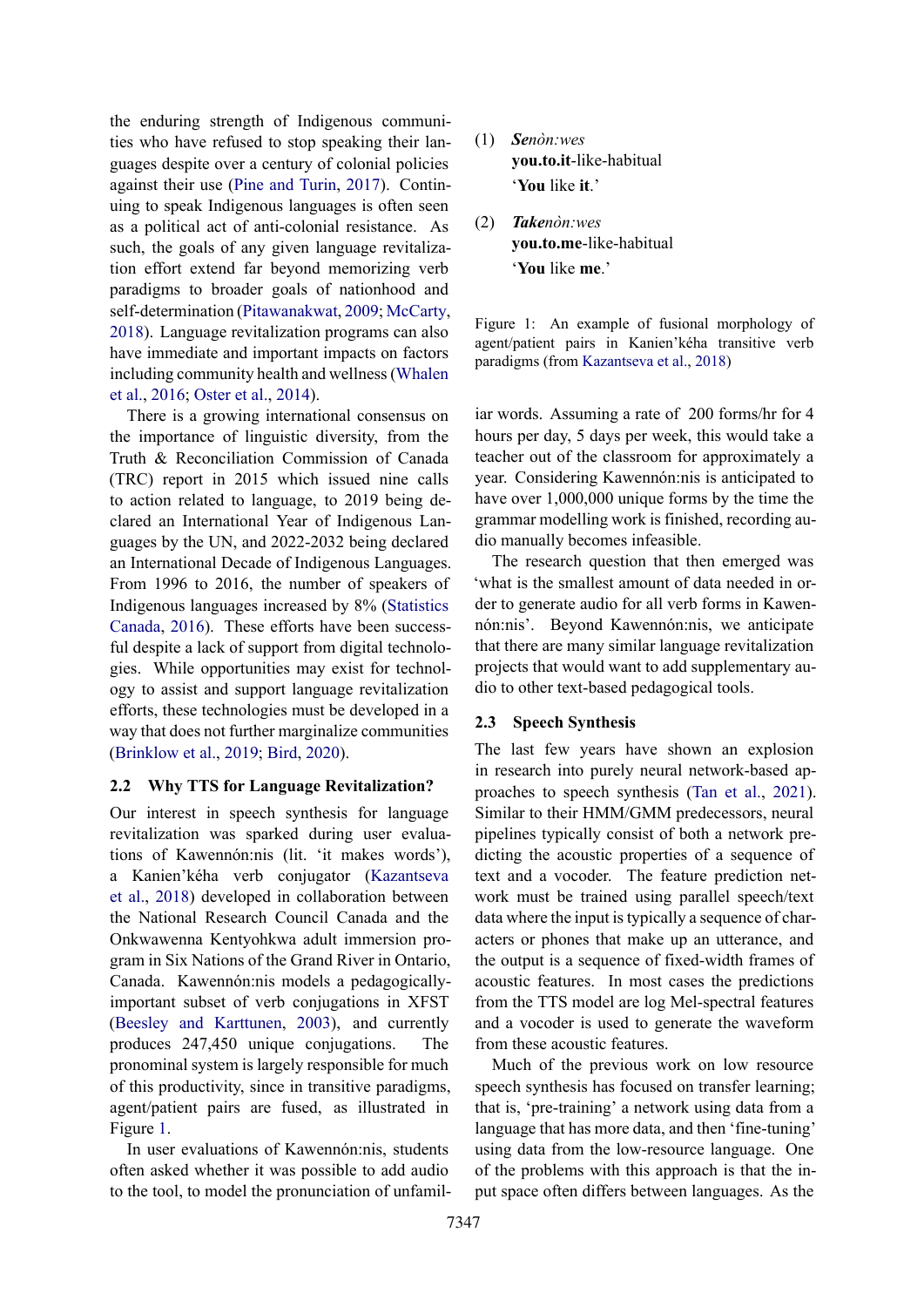inputs to these systems are sequences of characters or phones, and as these sequences are typically one-hot encoded, it can be difficult to devise a principled method for transferring weights from the source language network to the target if there is a difference between the character or phone inventories of the two languages. Various strategies have emerged for normalizing the input space. For example, [Demirsahin et al.](#page-9-2) [\(2018\)](#page-9-2) propose a unified inventory for regional multilingual training of South Asian languages, while [Tu et al.](#page-11-1) [\(2019\)](#page-11-1) compare various methods to create mappings between source and target input spaces. Another proposal is to normalize the input space between source and target languages by replacing one-hot encodings of text with multi-hot phonological feature encodings [\(Gutkin et al.,](#page-9-3) [2018;](#page-9-3) [Wells and Richmond,](#page-11-2) [2021\)](#page-11-2).

## **2.4 Speech Synthesis for Indigenous Languages in Canada**

There is extremely little published work on speech synthesis for Indigenous languages in Canada (and North America generally). A statistical parametric speech synthesizer using Simple4All was recently developed for Plains Cree [\(Harrigan et al.,](#page-9-4) [2019;](#page-9-4) [Clark,](#page-9-5) [2014\)](#page-9-5). Although it was unpublished, two highschool students<sup>1</sup> created a statistical parametric speech synthesizer for Kanien'kéha by adapting eSpeak [\(Duddington and Dunn,](#page-9-6) [2007\)](#page-9-6). We know of no other attempts to create speech synthesis systems for Indigenous languages in Canada. Elsewhere in North America, a Tacotron2 system has been built for Cherokee [\(Conrad,](#page-9-7) [2020\)](#page-9-7), and some early work on concatenative systems for Navajo was discussed in a technical report [\(Whitman et al.,](#page-11-3) [1997\)](#page-11-3), as well as on Rarámuri [\(Urrea et al.,](#page-11-4) [2009\)](#page-11-4).

# <span id="page-2-1"></span>**3 Indigenous Language Data**

Although the term 'low resource' is used to describe a wide swath of languages, most Indigenous languages in Canada would be considered 'lowresource' in multiple senses of the word, having both a low amount of available data (annotated or unannotated), and a relatively low number of speakers. Most Indigenous languages lack transcribed audio corpora, and fewer still have such data recorded in a studio context. Due to the limited number of speakers, creating these resources is

non-trivial: there are limited amounts of text from which a speaker could read, and there are few people available who are sufficiently literate in the languages to transcribe recorded audio. Re-focusing speakers' limited time to these tasks presents a significant opportunity cost; they are often already over-worked and over-burdened in under-funded and under-resourced language teaching projects.

As mentioned in [§2.1,](#page-0-0) language technology projects that aim to assist language revitalization and reclamation efforts must be centered around the primary goals of those efforts and ensure that the means of developing the technology do not distract or work against the broader sociopolitical goals. A primary stress point for many natural language processing projects involving Indigenous communities surrounds issues of data sovereignty. It is important that communities direct the development of these tools, and maintain control, ownership, and distribution rights for their data, as well as for the resulting speech synthesis models [\(Kee](#page-9-8)[gan,](#page-9-8) [2019;](#page-9-8) [Brinklow,](#page-9-9) [2021\)](#page-9-9). In keeping with this, the datasets described in this paper are not being released publicly at this time.

To test the feasibility of developing speech synthesis systems for Indigenous languages, we trained models for three unrelated Indigenous languages, Kanien'kéha ([§3.1\)](#page-2-0), Gitksan ([§3.2\)](#page-3-0), and SENCOTEN ([§3.3\)](#page-3-1).

### <span id="page-2-0"></span>**3.1 Kanien'kéha**

Kanien'kéha<sup>2</sup> (a.k.a. Mohawk) is an Iroquoian language spoken by roughly 2,350 people in southern Ontario, Quebec, and northern New York state [\(Statistics Canada,](#page-10-1) [2016\)](#page-10-1). In 1979 the first immersion school of any Indigenous language in Canada was opened for Kanien'kéha, and many other very successful programs have been started since, including the Onkwawenna Kentyohkwa adult immersion program in 1999 [\(Gomashie,](#page-9-10) [2019\)](#page-9-10).

In the late 1990s, a team of five Kanien'kéha translators worked with the Canadian Bible Society to translate and record parts of the Bible; one of the speakers on these recordings, Satewas, is still living. Translation runs in Satewas's family, with his great-grandfather also working on Bible translations in the 19th century. Later, a team of four speakers and learners, including this paper's third author, aligned the text and audio at the utterance

<sup>1</sup> [https://wiki](https://wiki.laptop.org/go/Instructions_for_implementing_a_new_language_%22voice%22_for_Speak_on_the_XO)*.*laptop*.*org/go/

[Instructions\\_for\\_implementing\\_a\\_new\\_language\\_%](https://wiki.laptop.org/go/Instructions_for_implementing_a_new_language_%22voice%22_for_Speak_on_the_XO) [22voice%22\\_for\\_Speak\\_on\\_the\\_XO](https://wiki.laptop.org/go/Instructions_for_implementing_a_new_language_%22voice%22_for_Speak_on_the_XO)

 $2$ As there are different variations of spelling, we use the spelling used in the communities of Kahnawà:ke and Kahnesetà:ke throughout this paper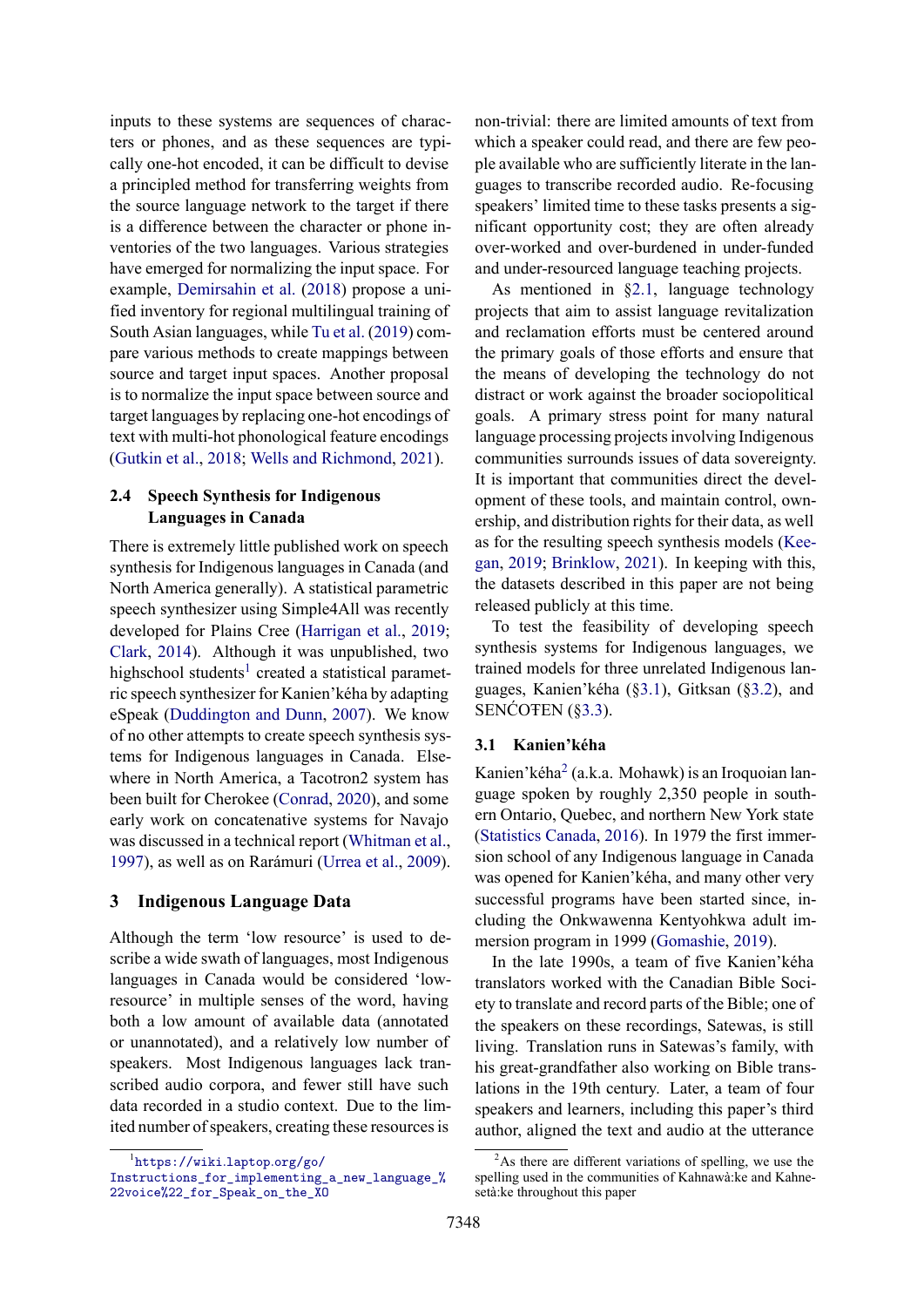level using Praat [\(Boersma and van Heuven,](#page-8-2) [2001\)](#page-8-2) and ELAN [\(Brugman and Russel,](#page-9-11) [2004\)](#page-9-11).

While a total of 24 hours of audio were recorded, members of the Kanien'kéha-speaking community told us it would be inappropriate to use the voices of speakers who had passed away, leaving only recordings of Satewas's voice. Using a GMMbased speaker ID system [\(Kumar,](#page-10-8) [2017\)](#page-10-8), we removed utterances by these speakers, then removed utterances that were outliers in duration (less than 0.4s or greater than 11s) and speaking rate (less than 4 phones per second or greater than 15), recordings with an unknown phase effect present, and utterances containing non-Kanien'kéha characters (e.g. proper names like 'Euphrades'). Handling utterances with non-Kanien'kéha characters would have required grapheme-to-phoneme prediction capable of dealing with multilingual text and code-switching which we did not have available. The resulting speech corpus comprised 3.46 hours of speech.

## <span id="page-3-0"></span>**3.2 Gitksan**

Gitksan $3$  is one of four languages belonging to the Tsimshianic language family spoken along the Skeena river and its surrounding tributaries in the area colonially known as northern British Columbia. Traditional Gitksan territory spans some 33,000 square kilometers and is home to almost 10,000 people, with approximately 10% of the population continuing to speak the language fluently [\(First Peoples' Cultural Council,](#page-9-12) [2018\)](#page-9-12).

As there were no studio-quality recordings of the Gitksan language publicly available, and as an intermediate speaker of the language, the first author recorded a sample set himself. In total, he recorded 35.46 minutes of audio reading isolated sentences from published and unpublished stories [\(Forbes et al.,](#page-9-13) [2017\)](#page-9-13).

# <span id="page-3-1"></span>**3.3 SENĆOŦEN**

The SENCOTEN language is spoken by the W SÁNEĆ people on the southern part of the isand colonially known as Vancouver Island. It belongs to the Coastal branch of the Salish language family. The W SÁNEĆ community runs a world $f_{\text{amn}}$ ,  $f_{\text{max}}$  is a vector famous language revitalization program<sup>4</sup>, and uses

an orthography developed by the late SENĆOŦEN speaker and W SÁNEĆ elder Dave Elliott. While the community of approximately 3,500 has fewer than 10 fluent speakers, there are hundreds of learners, many of whom have been enrolled in years of immersion education in the language [\(First Peo](#page-9-12)[ples' Cultural Council,](#page-9-12) [2018\)](#page-9-12).

As there were no studio-quality recordings of the SENCOTEN language publicly available, we recorded 25.92 minutes of the language with PENÁĆ David Underwood reading two stories originally spoken by elder Chris Paul.

### **4 Research Questions**

Given the motivation and context for language revitalization-based speech synthesis, a number of research questions follow. Namely, how much data is required in order to build a system of reasonable pedagogical quality? How do we evaluate such a system? And, how is the resulting system best integrated into the classroom? In [§4.1,](#page-3-2) we discuss the difficulty of evaluating TTS systems in low-resource settings. We then discuss preliminary results for English and Indigenous language TTS which show that acceptable speech quality can be achieved with much less training data than usually considered for neural speech synthesis  $(\S4.2)$ . Finally, we suggest possible directions for pedagogical integration in section [§4.4.](#page-7-0)

#### <span id="page-3-2"></span>**4.1 Low-Resource Evaluation**

One of the most significant challenges in researching speech synthesis for languages with few speakers is evaluating the models. For some Indigenous languages in Canada, the total number of speakers of the language is less than the number typically required for statistical significance in a listening test [\(Wester et al.,](#page-11-5) [2015\)](#page-11-5). While the number of speakers in these conditions is sub-optimal for statistical analysis, we have been told by the communities we work with that the positive assessment of a few widely respected and community-engaged language speakers would be practically sufficient to assess the pedagogical value of speech models in language revitalization contexts. For the experiments described in this paper, we ran listening tests for both Kanien'kéha and Gitksan with speakers, teachers, and learners, but were not able to run any such tests for SENĆOŦEN due to very few speakers with already busy schedules.

While some objective metrics do exist, such as

<sup>&</sup>lt;sup>3</sup>We use Lonnie Hindle and Bruce Rigsby's spelling of the language, which, with the use of 'k' and 'a' is a blend of upriver (gigeenix) and downriver (gyets) dialects

<sup>4</sup> [https://wsanecschoolboard](https://wsanecschoolboard.ca/sencoten-language/)*.*ca/sencoten[language/](https://wsanecschoolboard.ca/sencoten-language/)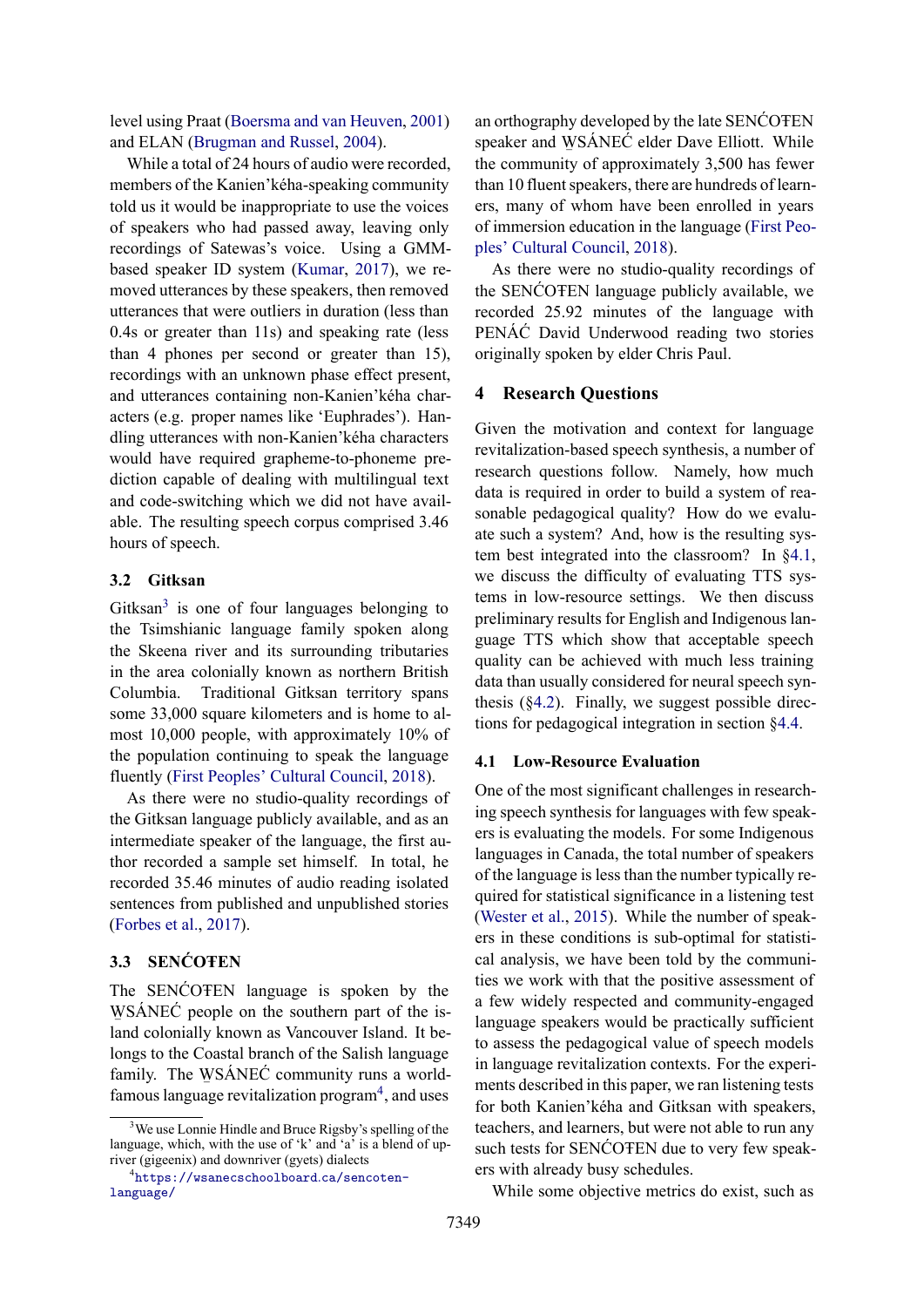Mel cepstral distortion (MCD, [Kubichek,](#page-10-9) [1993\)](#page-10-9), we do not believe they should be considered reliable proxies for listening tests. Future research on speech synthesis for languages with few speakers should prioritize efficient and effective means of evaluating results.

In many cases, including in the experiment described in [§4.2,](#page-4-0) artificial data constraints can be placed on a language with more data, like English, to simulate a low-resource scenario. While this technique can be insightful and it is tempting to draw universal conclusions, English is linguistically very different from many of the other languages spoken in the world. Accordingly, we should be cautious not to assume that results from these types of experiments will necessarily transfer or extend to genuinely low-resource languages.

### <span id="page-4-0"></span>**4.2 How much data do you really need?**

The first question to answer is whether our Indigenous language corpora ranging from 25 minutes to 3.46 hours of speech are sufficient for building neural speech synthesizers. Due to the prominence of Tacotron2 [\(Shen et al.,](#page-10-10) [2018\)](#page-10-10), it seems that many people have assumed that the data requirements for training *any* neural speech synthesizer of similar quality must be the same as the requirements for this particular model. As a result, some researchers still choose to implement either concatenative or HMM/GMM-based statistical parametric speech synthesis systems in low-resource situations based on the assumption that a "sufficiently large corpus [for neural TTS] is unavailable" [\(James et al.,](#page-9-14) [2020,](#page-9-14) p. 298). We argue that attention-based models such as Tacotron2 should not be used as a benchmark for data requirements among all neural TTS methods, as they are notoriously difficult to train and unnecessarily inflate training data requirements.

### **4.2.1 Replacing attention-based weak duration models**

Tacotron2 is an autoregressive model, meaning it predicts the speech parameters  $\hat{y}_t$  from both the input sequence of text *x* and the previous speech parameters *y*1*, ..., yt−*1. Typically, the model is trained with 'teacher-forcing', where the autoregressive frame  $y_{t-1}$  passed as input for predicting  $\hat{y}_t$  is taken from the ground truth acoustic features and not the prediction network's output from the previous frame  $\hat{y}_{t-1}$ . As discussed by [Liu](#page-10-11) [et al.](#page-10-11) [\(2019\)](#page-10-11), such a system might learn to copy the teacher forcing input or disregard the text entirely, which could still optimize Tacotron2's root mean square error function over predicted acoustic features, but result in an untrained or degenerate attention network which is unable to properly generalize to new inputs at inference time when the teacher forcing input is unavailable. Attention failures represent a characteristic class of errors for models such as Tacotron2, for example skipping or repeating words from the input text [\(Valentini-](#page-11-6)[Botinhao and King,](#page-11-6) [2021\)](#page-11-6).

There have been many proposals to improve training of the attention network, for example by guiding the attention or using a CTC loss function to respect the monotonic alignment between text inputs and speech outputs [\(Tachibana et al.,](#page-10-12) [2018;](#page-10-12) [Liu et al.,](#page-10-11) [2019;](#page-10-11) [Zheng et al.,](#page-11-7) [2019;](#page-11-7) [Gölge,](#page-9-15) [2020\)](#page-9-15). As noted by [Liu et al.](#page-10-11) [\(2019\)](#page-10-11), increasing the socalled 'reduction factor' – which applies dropout to the autoregressive frames – can also help the model learn to rely more on the attention network than the teacher forcing inputs, but possibly at the risk of compromising synthesis quality.

FastSpeech2 [\(Ren et al.,](#page-10-13) [2021\)](#page-10-13), and similar systems like FastPitch [\(Łańcucki,](#page-10-14) [2021\)](#page-10-14), present an alternative to Tacotron2-type attentive, autoregressive systems with similar listening test results and without the characteristic errors related to attention. Instead of modelling duration using attention, they include an explicit duration prediction module trained on phone duration targets extracted from the training data. For the original FastSpeech, target phone durations derived from the attention weights of a pre-trained Tacotron2 system were used to provide phone durations [\(Ren et al.,](#page-10-15) [2019\)](#page-10-15). In low-resource settings, however, there might not be sufficient data to train an initial Tacotron2 in the target language in the first place. For Fast-Speech2, phone duration targets are instead extracted using the Montreal Forced Aligner (MFA, [McAuliffe et al.,](#page-10-16) [2017\)](#page-10-16), trained on the same data as used for TTS model training. We have found MFA can provide suitable alignments for our target languages, even with alignment models being trained on only limited data.

Faster convergence of text-acoustic feature alignments has been found to speed up overall encoder-decoder TTS model training, as stable alignments provide a solid foundation for further training of the decoder. [Badlani et al.](#page-8-3) [\(2021\)](#page-8-3) show this by adding a jointly-learned alignment framework to a Tacotron2 architecture, reducing time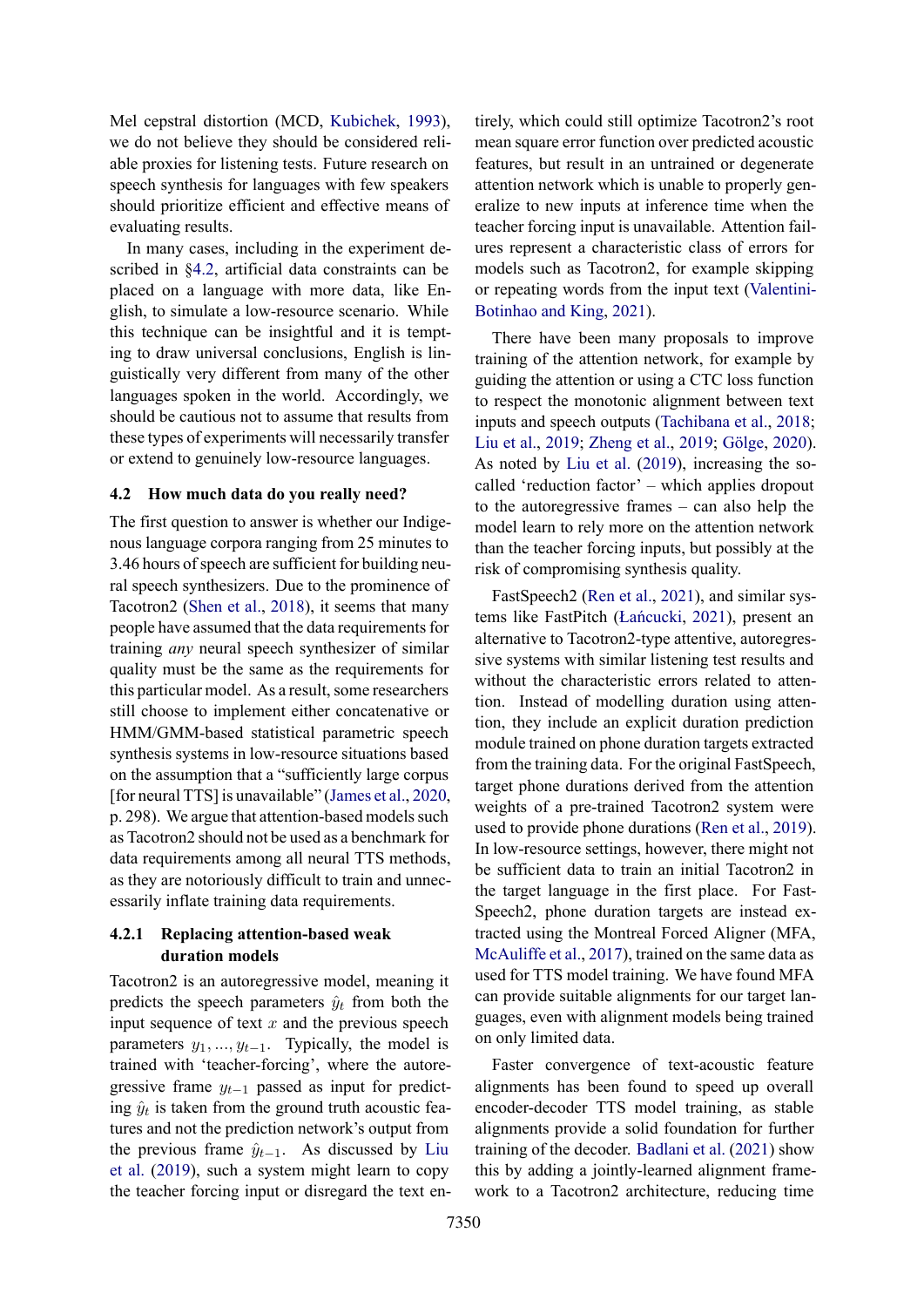<span id="page-5-0"></span>

Figure 2: Visualization of Tacotron2 Attention Network Weights extracted after 100k steps trained on the LJ corpus. The weights of the attention network should be diagonal and monotonic as seen in subfigure [\(b\)](#page-5-0). Subfigure [\(a\)](#page-5-0) shows that the network trained on a 5 hour subset of the LJ corpus results in a degenerate attention network.

to convergence. In contrast, they found that replacing MFA duration targets in FastSpeech2 training offers no benefit – forced alignment targets already provide enough information for more timeefficient training compared to an attention-based Tacotron2 system. Relieving the burden of learning an internal alignment model also opens the door to more data-efficient training. For example, [Perez-Gonzalez-de-Martos et al.](#page-10-17) [\(2021\)](#page-10-17) submitted a non-attentive model trained from forced alignments to the Blizzard Challenge 2021, where their system was found to be among the most natural and intelligible in subjective listening tests despite only using 5 hours of speech; all other submitted systems included often significant amounts of additional training data (up to 100 hours total).

### <span id="page-5-1"></span>**4.2.2 Experimental Comparison of Data Requirements for Neural TTS**

To investigate the effects of differing amounts of data on the attention network, and in preparation for training systems with our limited Indigenous language data sets, we trained five Tacotron2 models on incremental partitions of the LJ Speech corpus of American English [\(Ito and Johnson,](#page-9-16) [2017\)](#page-9-16). We used the NVIDIA implementation<sup>5</sup> with default hyperparameters apart from a reduced batch size of 32 to fit the memory capacity of our GPU resources. We artificially constrained the training data such that the first model saw only the first hour of data from the shuffled corpus, the second model that same first hour plus another two hours (3 total) etc., so that the five models were trained on 1, 3, 5, 10 and 24 (full corpus) hours of speech. The models were trained for 100k steps and, as seen in Figure [2,](#page-5-0) using up to 5 hours of data the attention mechanism does not learn properly, resulting in degenerate outputs.

For comparison, we trained seven FastSpeech2 models with batch size 16 for 200k steps on 15 and 30 minute, 1, 3, 5, 10 and 24 hour incremental partitions of LJ Speech. Our model<sup>6</sup> is based on an open-source implementation [\(Chien,](#page-9-17) [2021\)](#page-9-17), which adds learnable speaker embeddings and a decoder postnet to the original model, as well as predicting pitch and energy values at the phone rather than frame level. We also added learnable language embeddings for supplementary experiments in cross-lingual fine-tuning; while not reported in this paper, we refer the interested reader to [Pine](#page-10-18) [\(2021\)](#page-10-18) for discussion of these experiments. Motivated by concerns of efficiency in model training and inference, and the possibility of overfitting a large model to limited amounts of data, we further modified the base architecture to match the Light-Speech model presented in [Luo et al.](#page-10-19) [\(2021\)](#page-10-19). We removed the energy adaptor, replaced the convolutional layers in the encoder, decoder and remaining variance predictors with depthwise separable convolutions [\(Kaiser et al.,](#page-9-18) [2018\)](#page-9-18) and matched encoder and decoder convolutional kernel sizes with [Luo et al.](#page-10-19) [\(2021\)](#page-10-19). This reduced the number of model parameters from 35M<sup>7</sup> to 11.6M without noticeable change in voice quality and sped up train-

<sup>6</sup> https://github*.*[com/roedoejet/FastSpeech2](https://github.com/roedoejet/FastSpeech2)

 $<sup>7</sup>$  In the implementation of [Chien](#page-9-17) [\(2021\)](#page-9-17); the original Fast-</sup> Speech2 is slightly smaller at 27M parameters.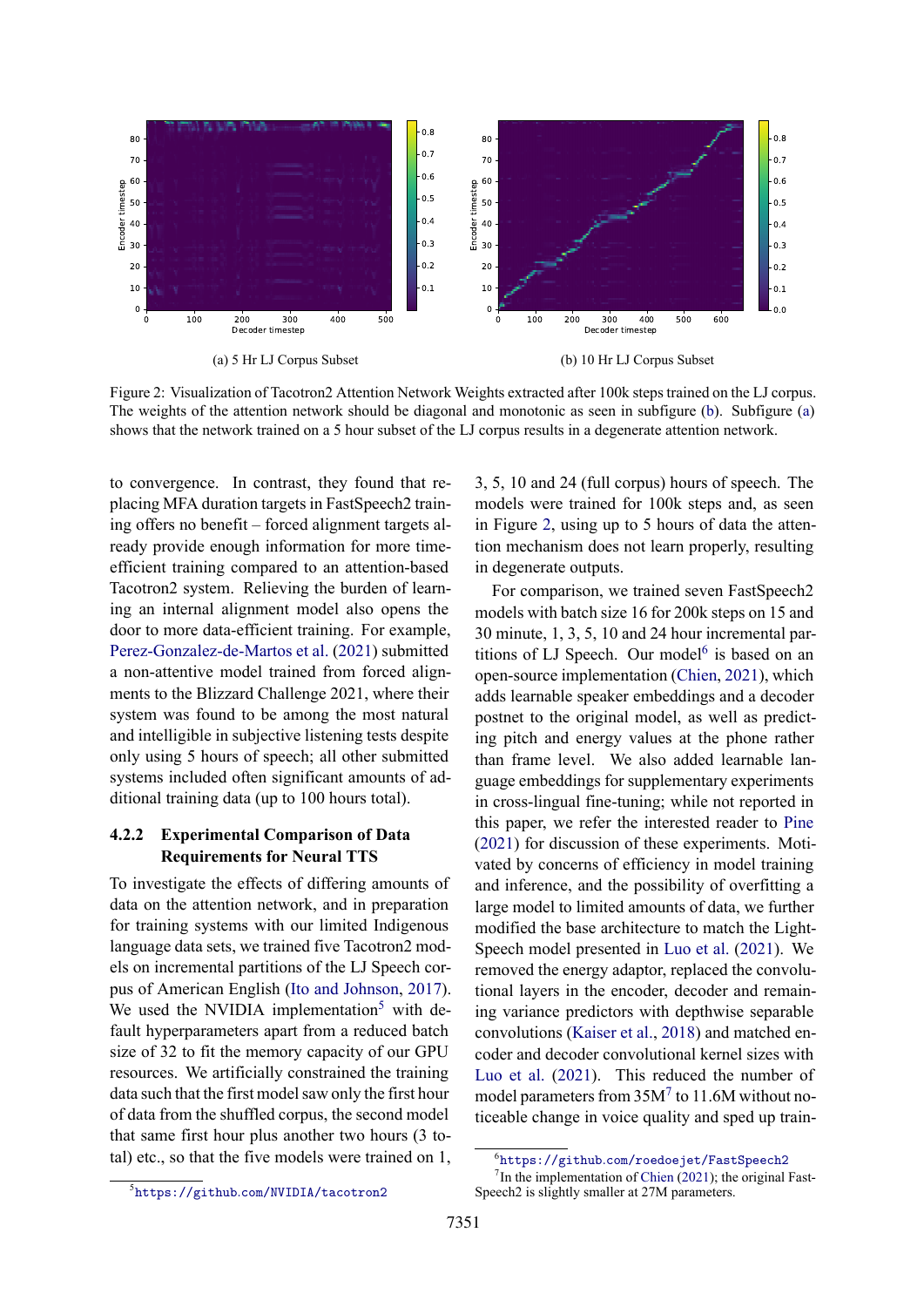<span id="page-6-0"></span>

Figure 3: Box plot of survey data from MUSHRA questions comparing Tacotron2 (TT2) and FastSpeech2 (FS2) models with constrained amounts of training data. 'Ref' refers to reference recordings of natural speech.

ing by 33% on GPU or 64% on CPU. For additional discussion of the accessibility benefits of these changes with respect to Indigenous language communities, see Appendix [A.](#page-11-8)

#### **4.2.3 Results**

We conducted a short (10-15 minute) listening test to compare the two Tacotron2 models that trained properly (10h, full) against the seven FastSpeech2 models. We recruited 30 participants through Prolific, and presented each with four MUSHRA-style questions where they were asked to rank the 9 voices along with a hidden natural speech reference [\(ITU-R,](#page-9-19) [2003\)](#page-9-19). MUSHRA-style questions were used as a practical way to evaluate this large number of models.

While it only took 30 minutes to recruit 30 participants using Prolific, the quality of responses was quite varied. We rejected two outright as they seemingly did not listen to the stimuli and left the same rankings for every voice. Even still, there was a lot of variation in responses from the remaining participants, as seen in Figure [3.](#page-6-0) We tested for significant differences between pairs of voices using Bonferroni-corrected Wilcoxon signed rank tests. Pairwise test results are summarized in the heat map of their p-values in Figure [4.](#page-6-1)

In the results from the pairwise analysis, we can see that natural speech is rated as significantly more natural than all synthetic speech samples. Naturalness ratings for the FastSpeech2 voices trained on 15m and 30m of data are significantly lower than all other voices, and significantly different from each other. The results for the remaining

<span id="page-6-1"></span>

Figure 4: Pairwise Bonferroni-corrected Wilcoxon signed rank tests between each pair of voices. Cells correspond to the significance of the result of the pairwise test between the model on the y-axis and the model on the x-axis. Darker cells show stronger significance; grey cells did not show a significant difference in listening test results. FS2 refers to models built with FastSpeech2, TT2 refers to models built with Tacotron2, and 'Ref' to reference recordings. Samples available at [https://roedoejet](https://roedoejet.github.io/msc_listening_tests_data/)*.*github*.*io/ [msc\\_listening\\_tests\\_data/](https://roedoejet.github.io/msc_listening_tests_data/)

voices, while showing consistent improvements in naturalness ratings as more data is added (as shown in Figure [3\)](#page-6-0), are not significantly different from each other. This is a relevant and important finding for low-resource speech synthesis because it shows that a FastSpeech2 voice built with 3 hours of data can achieve subjective naturalness ratings which are not significantly different from a Tacotron2 voice built with 24 hours of data. Similarly, the results of the listening test for our Fast-Speech2 voice built with 1 hour of data are not significantly different from our Tacotron2 voice built with 10 hours of data. Additionally, while all the FastSpeech2 voices were intelligible, all Tacotron2 models trained with less than 10 hours of data produced unintelligible speech.

#### **4.3 Indigenous Language Experiments**

Despite the difficulty in evaluation  $(\S 4.1)$ , we built and evaluated a number of TTS systems for the Indigenous languages described in [§3.](#page-2-1) We had a baseline concatenative model available for Kanien'kéha that we had previously built using Festival and Multisyn [\(Taylor et al.,](#page-10-20) [1998;](#page-10-20) [Clark](#page-9-20) [et al.,](#page-9-20) [2007\)](#page-9-20). Additionally, we trained cold-start FastSpeech2 models for each language, as well as models fine-tuned for 25k steps from a multilin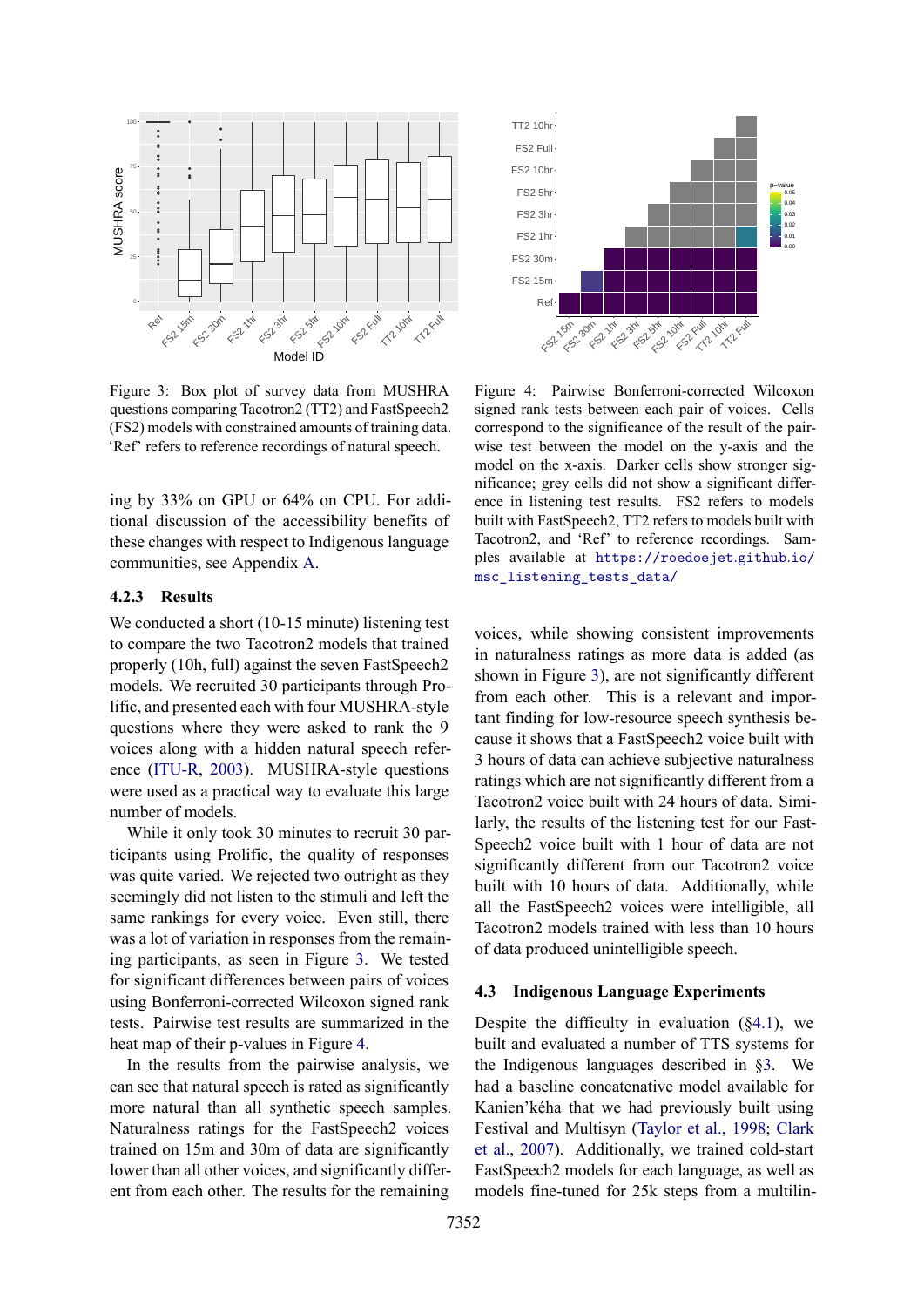gual, multispeaker FastSpeech2 model pre-trained on a combination of VCTK [\(Yamagishi et al.,](#page-11-9) [2019\)](#page-11-9), Kanien'kéha and Gitksan recordings. A rule-based mapping from orthography to pronunciation form was developed for each language using the 'g2p' Python library in order to perform alignment and synthesis at the phone-level instead of character-level [\(Pine et al.,](#page-10-21) [Under Review\)](#page-10-21).

### **4.3.1 Results**

We carried out listening test evaluations of Gitksan and Kanien'kéha models. Participants were recruited by contacting teachers, learners and linguists with at least some familiarity with the languages.

For the Kanien'kéha listening test, 6 participants were asked to answer 20 A/B questions comparing synthesized utterances from the various models. We used A/B tests for more targeted comparisons between different systems, namely cold-start vs. fine-tuned and neural vs. concatenative. Results showed that 72.2% of A/B responses from participants preferred our FastSpeech2 model over our baseline concatenative model. In addition, 81.7% of A/B responses from participants preferred the cold-start to the model fine-tuned on the multispeaker, multi-lingual model, suggesting that the transfer learning approach discussed in [§2.3](#page-1-1) might not be necessary for models with explicit durations such as FastSpeech2 since they are relieved of the burden to learn an implicit model of duration through attention from limited data.

For the Gitksan listening test, we did not build a concatenative model as with Kanien'kéha and so we were not comparing different models, but rather just gathering opinions on the quality of the cold-start FastSpeech2 model. Accordingly, 10 MOS-style questions were presented to 12 participants for both natural utterances and samples from our FastSpeech2 model. The model received a 3*.*56 *±* 0*.*26 MOS compared with a MOS for the reference recordings of  $4.63 \pm 0.19$  as shown in Figure [5.](#page-7-1) While both Kanien'kéha and Gitksan results seem to corroborate our belief that these models should be of reasonable quality despite limited training data, it is difficult to make any conclusive statement given the low number of eligible participants available for evaluation.

As the main goal of our efforts here is to eventually integrate our speech synthesis systems into a pedagogical setting, we also asked the 18 people who participated across Kanien'kéha and Gitk-

<span id="page-7-1"></span>

Figure 5: Box plot of MOS results for Gitksan listening test. 'Ref' is the reference voice and 'Phone' is the phone-based FastSpeech2 neural model. Variable results for the reference voice are likely due to the natural speech recordings coming from a non-native speaker.

<span id="page-7-2"></span>

Figure 6: Responses from qualitative survey asking participants "Would you be comfortable with any of the voices you heard being played online, say for a digital dictionary or verb conjugator if no other recording existed?". No participants responded "no".

san listening tests directly whether they approved of the synthesis quality. As seen in Figure [6,](#page-7-2) participant responses were generally positive; full responses are reported in Appendix [B.](#page-12-0)

### <span id="page-7-0"></span>**4.4 Integrating TTS in the Classroom**

Satisfying the goal of adding supplementary audio to a reference tool like Kawennón:nis can be straightforwardly implemented by linking entries in the verb conjugator to pre-generated audio for the domain from a static server. This implementation also limits the potential of out of domain utterances that might be deemed inappropriate, which is an ethical concern in communities with low numbers of speakers where the identity of the 'model' speaker is easily determined.

However, the ability to synthesize novel utterances could be pedagogically useful. Students often come into contact with words or sentences which do not have audio, and teachers often have to prepare new thematic word lists or vocabulary lessons that could benefit from a more general purpose speech synthesis solution. In those cases,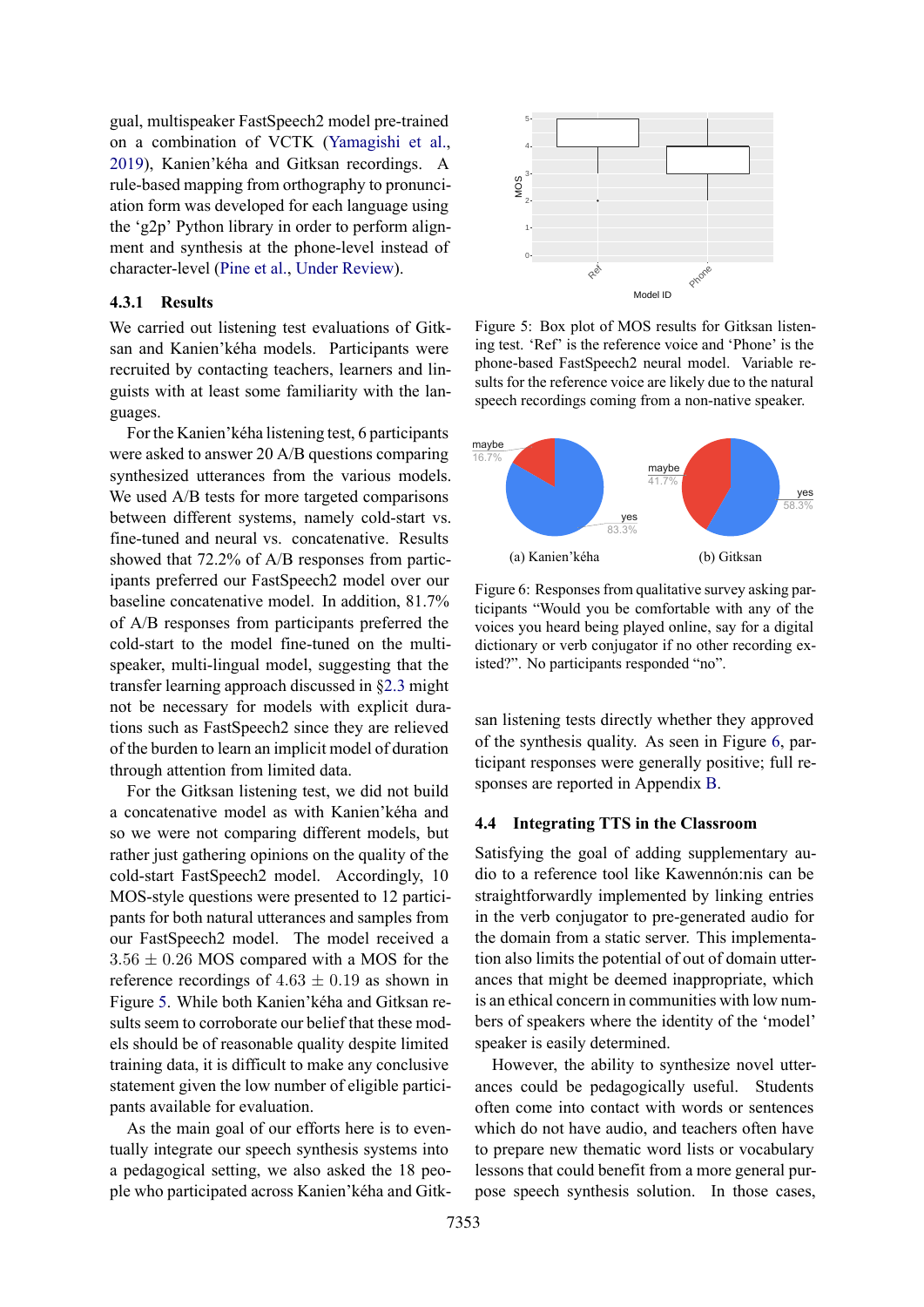with community and speaker input, we might consider what controls would be necessary for the users of this technology. One potential solution is the variance adaptor architecture present in Fast-Speech2, allowing for phone-level control of duration, pitch and energy; an engaging demonstration of a graphical user interface for the corresponding controls in a FastPitch model is also available.<sup>8</sup> We would like to focus further efforts on designing a user interface for speech synthesis systems that satisfies ethical concerns while prioritizing language pedagogy as the fundamental use case.

In addition to fine-grained prosodic controls, we would like to explore the synthesis of hyperarticulated speech, as often used by language teachers when modelling pronunciation of unfamiliar words or sounds for students. This style of speech typically involves adjustment beyond the parameters of pitch, duration and energy, and is characterized by more careful enunciation of individual phones than is found in normal speech. This problem has parallels to the synthesis of Lombard speech [\(Hu et al.,](#page-9-21) [2021\)](#page-9-21), as used to improve intelligibility by speakers who find themselves in noisy environments.

# **5 Conclusion**

In this paper, we presented the first neural speech synthesis systems for Indigenous languages spoken in Canada. Subjective listening tests showed encouraging results for the naturalness and acceptability of voices for two languages, Kanien'kéha and Gitksan, despite limited training data availability (3.5 hours and 35 minutes, respectively). More extensive evaluation on English shows that the FastSpeech2 architecture can produce speech with similar quality to a Tacotron2 system using a fraction of the amount of speech usually considered for neural speech synthesis. Notably, a Fast-Speech2 voice trained on 1 hour of English speech achieved subjective naturalness ratings not significantly different from a Tacotron2 voice using 10 hours of data, while a 3-hour FastSpeech2 system showed no significant difference from a 24-hour Tacotron2 voice.

We attribute these results to the fact that Fast-Speech2 learns input token durations from forced alignments, rather than jointly learning to align linguistic inputs to acoustic features alongside the acoustic feature prediction task as in attentionbased architectures such as Tacotron2. Given forced alignments of sufficient quality, which we found to be achievable even by training a Montreal Forced Aligner model only on our limited Indigenous language training data, this makes for more data-efficient training of neural TTS systems than has generally been explored in previous work. These findings show great promise for future work in low-resource TTS for language revitalization, especially as they come from systems trained from scratch on such limited data, rather than pre-training on a high-resource language and subsequent fine-tuning on limited target language data.

#### **Acknowledgements**

We would like to gratefully acknowledge the many people who worked to record the audio for the speech synthesis systems described in this project. In particular, Satewas Harvey Gabriel, and PENÁĆ David Underwood.

Much of the text and experimentation related to this paper was submitted as partial fulfillment of the first author's M.Sc. dissertation at the University of Edinburgh [\(Pine,](#page-10-18) [2021\)](#page-10-18).

This work was supported in part by the UKRI Centre for Doctoral Training in Natural Language Processing, funded by the UKRI (grant EP/S022481/1) and the University of Edinburgh, School of Informatics and School of Philosophy, Psychology & Language Sciences.

### **References**

- <span id="page-8-4"></span>Valerie Alia. 2009. *[The New Media Nation: Indigenous](https://www.jstor.org/stable/j.ctt9qd5x7) [Peoples and Global Communication](https://www.jstor.org/stable/j.ctt9qd5x7)*, ned - new edition, 1 edition. Berghahn Books.
- <span id="page-8-3"></span>Rohan Badlani, Adrian Łancucki, Kevin J. Shih, Rafael Valle, Wei Ping, and Bryan Catanzaro. 2021. [One TTS Alignment To Rule Them All.](http://arxiv.org/abs/2108.10447) *arXiv:2108.10447*.
- <span id="page-8-1"></span>Kenneth R. Beesley and Lauri Karttunen. 2003. *Finite State Morphology*. CSLI Publications.
- <span id="page-8-0"></span>Steven Bird. 2020. Decolonising speech and language technology. In *Proceedings of the 28th International Conference on Computational Linguistics*, pages 3504–3519.
- <span id="page-8-2"></span>Paul Boersma and Vincent van Heuven. 2001. Speak and unSpeak with PRAAT. *Glot International*, 5(9/10):341–347.

<sup>8</sup> [https://fastpitch](https://fastpitch.github.io/)*.*github*.*io/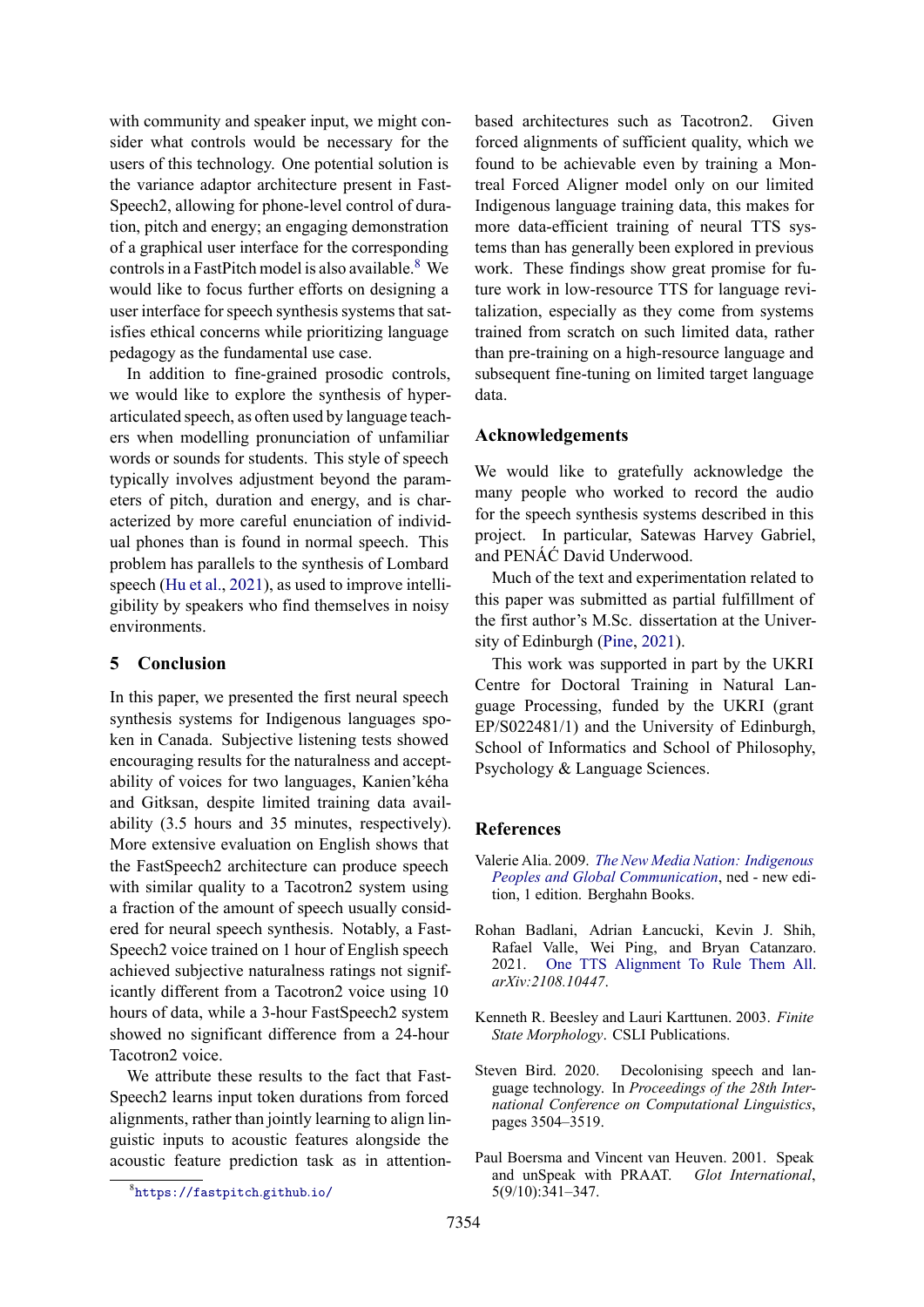- <span id="page-9-9"></span>Nathan Thanyehténhas Brinklow. 2021. Indigenous language technologies: Anti-colonial oases in a colonizing (digital) world. *WINHEC: International Journal of Indigenous Education Scholarship*, 16(1):239–266.
- <span id="page-9-0"></span>Nathan Thanyehténhas Brinklow, Patrick Littell, Delaney Lothian, Aidan Pine, and Heather Souter. 2019. Indigenous Language Technologies & Language Reclamation in Canada. *Proceedings of the 1st International Conference on Language Technologies for All*, pages 402–406.
- <span id="page-9-11"></span>Hennie Brugman and Albert Russel. 2004. Annotating Multi-media/Multi-modal Resources with ELAN. In *Proceedings of the Fourth International Conference on Language Resources and Evaluation (LREC'04)*, Lisbon, Portugal. European Language Resources Association (ELRA).
- <span id="page-9-17"></span>Chung-Ming Chien. 2021. [ming024/FastSpeech2](https://github.com/ming024/FastSpeech2). https://github*.*[com/ming024/FastSpeech2](https://github.com/ming024/FastSpeech2). Original-date: 2020-06-25T13:57:53Z.
- <span id="page-9-5"></span>Robert AJ Clark. 2014. Simple4all. In *Proc. Interspeech 2014*, pages 1502–1503.
- <span id="page-9-20"></span>Robert AJ Clark, Korin Richmond, and Simon King. 2007. Multisyn: Open-domain unit selection for the festival speech synthesis system. *Speech Communication*, 49(4):317–330.
- <span id="page-9-7"></span>Michael Conrad. 2020. [Tacotron2 and Chero](https://www.cherokeelessons.com/content/tacotron2-and-cherokee-tts/)[kee TTS](https://www.cherokeelessons.com/content/tacotron2-and-cherokee-tts/). https://www*.*[cherokeelessons](https://www.cherokeelessons.com/content/tacotron2-and-cherokee-tts/)*.*com/ [content/tacotron2-and-cherokee-tts/](https://www.cherokeelessons.com/content/tacotron2-and-cherokee-tts/).
- <span id="page-9-2"></span>Isin Demirsahin, Martin Jansche, and Alexander Gutkin. 2018. [A unified phonological representation](http://dx.doi.org/10.21437/SLTU.2018-17) [of South Asian languages for multilingual text-to](http://dx.doi.org/10.21437/SLTU.2018-17)[speech.](http://dx.doi.org/10.21437/SLTU.2018-17) In *Proc. The 6th Intl. Workshop on Spoken Language Technologies for Under-Resourced Languages (SLTU)*, pages 80–84.
- <span id="page-9-6"></span>Jonathan Duddington and Reece Dunn. 2007. [eSpeak: Speech Synthesizer.](http://espeak.sourceforge.net/) [http:](http://espeak.sourceforge.net/) //espeak*.*[sourceforge](http://espeak.sourceforge.net/)*.*net/.
- <span id="page-9-22"></span>EPA. 2019. Emissions & generation resource integrated database (eGRID). [https://www](https://www.epa.gov/egrid)*.*epa*.*gov/ [egrid](https://www.epa.gov/egrid).
- <span id="page-9-12"></span>First Peoples' Cultural Council. 2018. [Report on](https://fpcc.ca/resource/fpcc-report-of-the-status-of-b-c-first-nations-languages-2018/) [the status of B.C.](https://fpcc.ca/resource/fpcc-report-of-the-status-of-b-c-first-nations-languages-2018/) [https://fpcc](https://fpcc.ca/resource/fpcc-report-of-the-status-of-b-c-first-nations-languages-2018/)*.*ca/resource/ [fpcc-report-of-the-status-of-b-c-first](https://fpcc.ca/resource/fpcc-report-of-the-status-of-b-c-first-nations-languages-2018/)[nations-languages-2018/](https://fpcc.ca/resource/fpcc-report-of-the-status-of-b-c-first-nations-languages-2018/).
- <span id="page-9-13"></span>Clarissa Forbes, Henry Davis, Michael Schwan, and Gitksan Research Lab. 2017. [Three Gitksan Texts](https://lingpapers.sites.olt.ubc.ca/files/2017/08/Gitlab_3Stories_final.pdf). *Papers for the International Conference on Salish and Neighbouring Languages*, 52:47–89.
- <span id="page-9-15"></span>Eren Gölge. 2020. [Solving Attention Problems of](http://erogol.com/solving-attention-problems-of-tts-models-with-double-decoder-consistency/) [TTS models with Double Decoder Consistency](http://erogol.com/solving-attention-problems-of-tts-models-with-double-decoder-consistency/). https://erogol*.*[com/solving-attention](https://erogol.com/solving-attention-problems-of-tts-models-with-double-decoder-consistency/)[problems-of-tts-models-with-double](https://erogol.com/solving-attention-problems-of-tts-models-with-double-decoder-consistency/)[decoder-consistency/](https://erogol.com/solving-attention-problems-of-tts-models-with-double-decoder-consistency/).
- <span id="page-9-10"></span>Grace A. Gomashie. 2019. [Kanien'keha / Mohawk In](https://doi.org/https://doi.org/10.7202/1060864ar)[digenous language revitalisation efforts in Canada.](https://doi.org/https://doi.org/10.7202/1060864ar) *McGill Journal of Education / Revue des sciences de l'éducation de McGill*, 54(1):151–171.
- <span id="page-9-3"></span>Alexander Gutkin, Martin Jansche, and Tatiana Merkulova. 2018. FonBund: A Library for Combining Cross-lingual Phonological Segment Data. In *Proceedings of the Eleventh International Conference on Language Resources and Evaluation (LREC 2018)*, pages 2236–2240. European Language Resources Association (ELRA).
- <span id="page-9-4"></span>Atticus Harrigan, Antti Arppe, and Timothy Mills. 2019. [A Preliminary Plains Cree Speech Synthe](https://aclanthology.org/W19-6009)[sizer.](https://aclanthology.org/W19-6009) In *Proceedings of the 3rd Workshop on the Use of Computational Methods in the Study of Endangered Languages Volume 1 (Papers)*, pages 64– 73, Honolulu. Association for Computational Linguistics.
- <span id="page-9-21"></span>Qiong Hu, Tobias Bleisch, Petko Petkov, Tuomo Raitio, Erik Marchi, and Varun Lakshminarasimhan. 2021. [Whispered and Lombard Neural Speech Synthesis.](https://doi.org/10.1109/SLT48900.2021.9383454) In *2021 IEEE Spoken Language Technology Workshop (SLT)*, pages 454–461.
- <span id="page-9-23"></span>Innu-Atikamekw-Anishnabeg Coalition. 2020. [Export](https://www.newswire.ca/news-releases/export-of-canadian-hydropower-to-the-united-states-first-nations-in-quebec-and-labrador-unite-to-oppose-hydro-quebec-project-845431188.html) [of Canadian Hydropower to the United States - First](https://www.newswire.ca/news-releases/export-of-canadian-hydropower-to-the-united-states-first-nations-in-quebec-and-labrador-unite-to-oppose-hydro-quebec-project-845431188.html) [Nations in Québec and Labrador Unite to Oppose](https://www.newswire.ca/news-releases/export-of-canadian-hydropower-to-the-united-states-first-nations-in-quebec-and-labrador-unite-to-oppose-hydro-quebec-project-845431188.html) [Hydro-Québec Project.](https://www.newswire.ca/news-releases/export-of-canadian-hydropower-to-the-united-states-first-nations-in-quebec-and-labrador-unite-to-oppose-hydro-quebec-project-845431188.html)
- <span id="page-9-16"></span>Keith Ito and Linda Johnson. 2017. The LJ speech dataset. [https://keithito](https://keithito.com/LJ-Speech-Dataset/)*.*com/LJ-Speech-[Dataset/](https://keithito.com/LJ-Speech-Dataset/).
- <span id="page-9-19"></span>ITU-R. 2003. Recommendation ITU-R BS.1534-1 - Method for the subjective assessment of intermediate quality level of coding systems. Technical Report ITU-R BS.1534-1, International Telecommunication Union.
- <span id="page-9-14"></span>Jesin James, Isabella Shields, Rebekah Berriman, Peter Keegan, and Catherine Watson. 2020. [Develop](https://doi.org/10.1007/978-3-030-58323-1_32)[ing resources for te reo Māori text to speech synthe](https://doi.org/10.1007/978-3-030-58323-1_32)[sis system.](https://doi.org/10.1007/978-3-030-58323-1_32) In P. Sojka, I. Kopeček, K. Pala, and A. Horák, editors, *Text, Speech, and Dialogue*, pages 294–302.
- <span id="page-9-18"></span>Lukasz Kaiser, Aidan N. Gomez, and Francois Chollet. 2018. [Depthwise Separable Convolutions for Neural](https://openreview.net/forum?id=S1jBcueAb) [Machine Translation.](https://openreview.net/forum?id=S1jBcueAb) In *International Conference on Learning Representations*.
- <span id="page-9-1"></span>Anna Kazantseva, Owennatekha Brian Maracle, Ronkwe'tiyóhstha Josiah Maracle, and Aidan Pine. 2018. [Kawennón:nis: the wordmaker for](https://aclanthology.org/W18-4806) [Kanyen'kéha](https://aclanthology.org/W18-4806). In *Proceedings of the Workshop on Computational Modeling of Polysynthetic Languages*, pages 53–64, Santa Fe, New Mexico, USA. Association for Computational Linguistics.
- <span id="page-9-8"></span>Te Taka Keegan. 2019. [Issues with Māori sovereignty](https://www.youtube.com/watch?v=fodGN4kaEcI) [over Māori language data](https://www.youtube.com/watch?v=fodGN4kaEcI). *Let The Languages Live 2019 Conference*.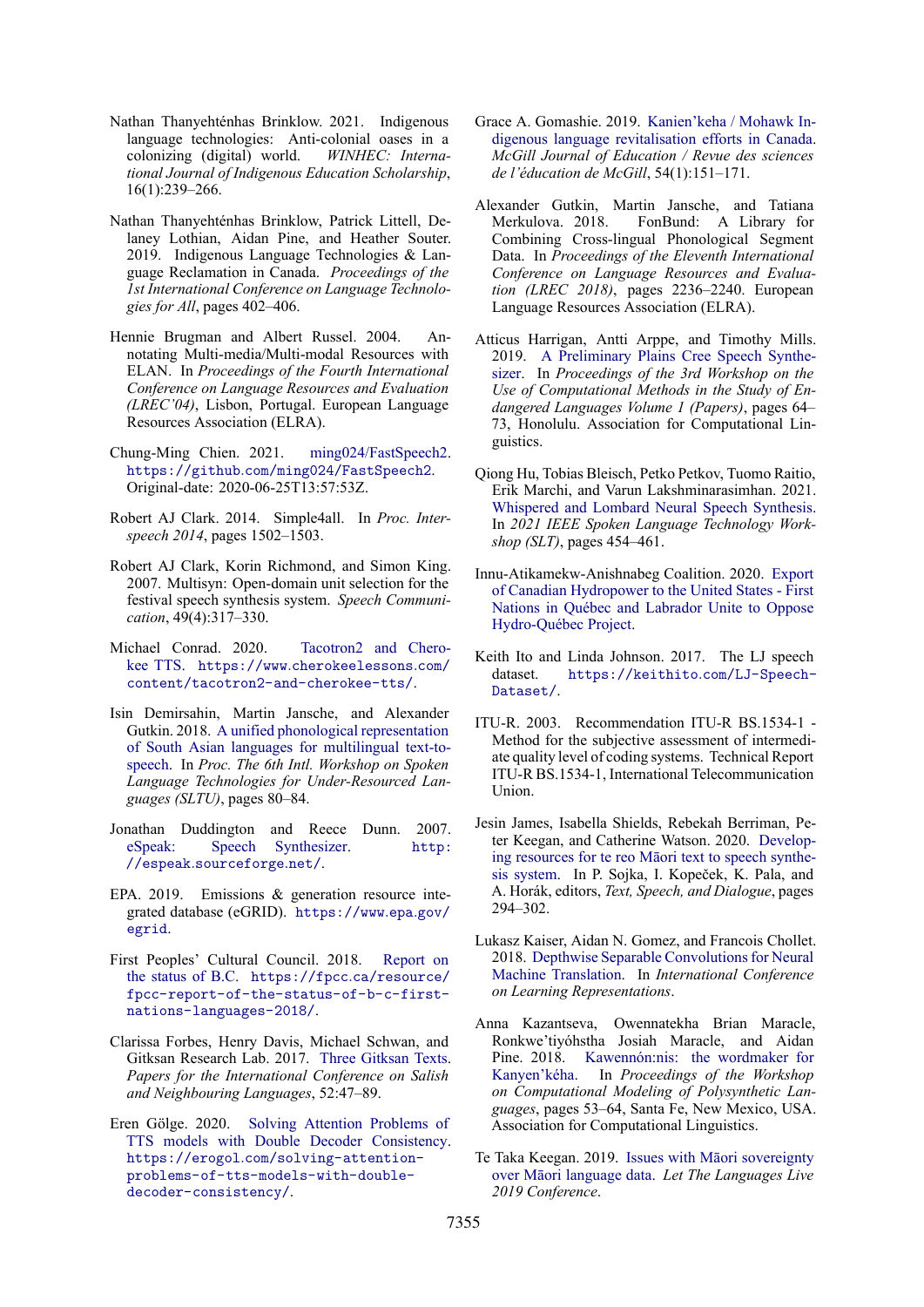- <span id="page-10-9"></span>R. Kubichek. 1993. [Mel-cepstral distance measure for](https://doi.org/10.1109/PACRIM.1993.407206) [objective speech quality assessment](https://doi.org/10.1109/PACRIM.1993.407206). In *Proceedings of IEEE Pacific Rim Conference on Communications Computers and Signal Processing*, volume 1, pages 125–128 vol.1.
- <span id="page-10-8"></span>Abhijeet Kumar. 2017. [Spoken Speaker Identification](https://appliedmachinelearning.blog/2017/11/14/spoken-speaker-identification-based-on-gaussian-mixture-models-python-implementation/) [based on Gaussian Mixture Models : Python Imple](https://appliedmachinelearning.blog/2017/11/14/spoken-speaker-identification-based-on-gaussian-mixture-models-python-implementation/)[mentation.](https://appliedmachinelearning.blog/2017/11/14/spoken-speaker-identification-based-on-gaussian-mixture-models-python-implementation/)
- <span id="page-10-14"></span>Adrian Łańcucki. 2021. [Fastpitch: Parallel Text-to-](https://doi.org/10.1109/ICASSP39728.2021.9413889)[Speech with Pitch Prediction](https://doi.org/10.1109/ICASSP39728.2021.9413889). In *ICASSP 2021 - 2021 IEEE International Conference on Acoustics, Speech and Signal Processing (ICASSP)*, pages 6588–6592.
- <span id="page-10-23"></span>A. Levasseur, S. Mercier-Blais, Y. T. Prairie, A. Tremblay, and C. Turpin. 2021. [Improving the accuracy](https://doi.org/10.1016/j.rser.2020.110433) [of electricity carbon footprint: Estimation of hydro](https://doi.org/10.1016/j.rser.2020.110433)[electric reservoir greenhouse gas emissions.](https://doi.org/10.1016/j.rser.2020.110433) *Renewable and Sustainable Energy Reviews*, 136:110433.
- <span id="page-10-11"></span>Peng Liu, Xixin Wu, Shiyin Kang, Guangzhi Li, Dan Su, and Dong Yu. 2019. [Maximizing Mutual Infor](http://arxiv.org/abs/1909.01145)[mation for Tacotron](http://arxiv.org/abs/1909.01145). *arXiv:1909.01145*.
- <span id="page-10-19"></span>Renqian Luo, Xu Tan, Rui Wang, Tao Qin, Jinzhu Li, Sheng Zhao, Enhong Chen, and Tie-Yan Liu. 2021. [LightSpeech: Lightweight and Fast Text to Speech](https://ieeexplore.ieee.org/document/9414403) [with Neural Architecture Search.](https://ieeexplore.ieee.org/document/9414403) In *IEEE International Conference on Acoustics, Speech and Signal Processing (ICASSP)*, pages 5699–5703.
- <span id="page-10-16"></span>Michael McAuliffe, Michaela Socolof, Sarah Mihuc, Michael Wagner, and Morgan Sonderegger. 2017. [Montreal Forced Aligner: Trainable Text-Speech](https://doi.org/10.21437/Interspeech.2017-1386) [Alignment Using Kaldi](https://doi.org/10.21437/Interspeech.2017-1386). In *Interspeech 2017*, pages 498–502. ISCA.
- <span id="page-10-5"></span>Teresa L McCarty. 2018. Community-based language planning: Perspectives from Indigenous language revitalization. In *The Routledge handbook of language revitalization*, pages 22–35. Routledge.
- <span id="page-10-6"></span>Richard Oster, Angela Grier, Rick Lightning, Maria Mayan, and Ellen Toth. 2014. [Cultural continuity,](https://doi.org/10.1186/s12939-014-0092-4) [traditional Indigenous language, and diabetes in Al](https://doi.org/10.1186/s12939-014-0092-4)[berta first nations: a mixed methods study](https://doi.org/10.1186/s12939-014-0092-4). *International journal for equity in health*, 13:92.
- <span id="page-10-17"></span>Alejandro Perez-Gonzalez-de-Martos, Albert Sanchis, and Alfons Juan. 2021. VRAIN-UPV MLLP's system for the Blizzard Challenge 2021. In *Blizzard Challenge 2021 Workshop*.
- <span id="page-10-18"></span>Aidan Pine. 2021. *Low Resource Speech Synthesis*. M.Sc. dissertation, University of Edinburgh.
- <span id="page-10-21"></span>Aidan Pine, Patrick Littell, Eric Joanis, David Huggins-Daines, Christopher Cox, Fineen Davis, Eddie Antonio Santos, Shankhalika Srikanth, Delaisie Torkornoo, and Sabrina Yu. Under Review. G*i*2P*<sup>i</sup>* [: Rule-based, index-preserving grapheme-to](https://github.com/roedoejet/g2p)[phoneme transformations](https://github.com/roedoejet/g2p).
- <span id="page-10-3"></span>Aidan Pine and Mark Turin. 2017. [Language Revital](https://doi.org/10.1093/acrefore/9780199384655.013.8)[ization](https://doi.org/10.1093/acrefore/9780199384655.013.8). *Oxford Research Encyclopedia of Linguistics*.
- <span id="page-10-4"></span>Brock Thorbjorn Pitawanakwat. 2009. *Anishinaabemodaa Pane Oodenang: a qualitative study of Anishinaabe language revitalization as selfdetermination in Manitoba and Ontario*. Ph.D. thesis, University of Victoria.
- <span id="page-10-13"></span>Yi Ren, Chenxu Hu, Xu Tan, Tao Qin, Sheng Zhao, Zhou Zhao, and Tie-Yan Liu. 2021. FastSpeech 2: Fast and High-Quality End-to-End Text to Speech. In *International Conference on Learning Representations*.
- <span id="page-10-15"></span>Yi Ren, Yangjun Ruan, Xu Tan, Tao Qin, Sheng Zhao, Zhou Zhao, and Tie-Yan Liu. 2019. FastSpeech: Fast, Robust and Controllable Text to Speech. In *Advances in Neural Information Processing Systems*, volume 32.
- <span id="page-10-0"></span>Keren Rice. 2008. Indigenous languages in Canada. In *The Canadian Encyclopedia*.
- <span id="page-10-10"></span>Jonathan Shen, Ruoming Pang, Ron J. Weiss, Mike Schuster, Navdeep Jaitly, Zongheng Yang, Zhifeng Chen, Yu Zhang, Yuxuan Wang, R. J. Skerry-Ryan, Rif A. Saurous, Yannis Agiomyrgiannakis, and Yonghui Wu. 2018. [Natural TTS Synthesis by](https://ieeexplore.ieee.org/abstract/document/8461368) [Conditioning WaveNet on Mel Spectrogram Predic](https://ieeexplore.ieee.org/abstract/document/8461368)[tions](https://ieeexplore.ieee.org/abstract/document/8461368). In *IEEE International Conference on Acoustics, Speech and Signal Processing (ICASSP)*, pages 4779–4783.
- <span id="page-10-1"></span>Statistics Canada. 2016. [Census of population.](https://www12.statcan.gc.ca/census-recensement/2016/dp-pd/index-eng.cfm) [https://www12](https://www12.statcan.gc.ca/census-recensement/2016/dp-pd/index-eng.cfm)*.*statcan*.*gc*.*ca/census[recensement/2016/dp-pd/index-eng](https://www12.statcan.gc.ca/census-recensement/2016/dp-pd/index-eng.cfm)*.*cfm.
- <span id="page-10-22"></span>Emma Strubell, Ananya Ganesh, and Andrew McCallum. 2019. [Energy and Policy Considerations for](https://doi.org/10.18653/v1/P19-1355) [Deep Learning in NLP](https://doi.org/10.18653/v1/P19-1355). In *Proceedings of the 57th Annual Meeting of the Association for Computational Linguistics*, pages 3645–3650, Florence, Italy. Association for Computational Linguistics.
- <span id="page-10-2"></span>William J. Sutherland. 2003. [Parallel extinction risk](https://doi.org/10.1038/nature01607) [and global distribution of languages and species](https://doi.org/10.1038/nature01607). *Nature*, 423:276–279.
- <span id="page-10-12"></span>Hideyuki Tachibana, Katsuya Uenoyama, and Shunsuke Aihara. 2018. [Efficiently trainable text-to](https://doi.org/10.1109/icassp.2018.8461829)[speech system based on deep convolutional net](https://doi.org/10.1109/icassp.2018.8461829)[works with guided attention.](https://doi.org/10.1109/icassp.2018.8461829) *2018 IEEE International Conference on Acoustics, Speech and Signal Processing (ICASSP)*, pages 4784–4788.
- <span id="page-10-7"></span>Xu Tan, Tao Qin, Frank Soong, and Tie-Yan Liu. 2021. [A Survey on Neural Speech Synthesis.](http://arxiv.org/abs/2106.15561) *arXiv:2106.15561*.
- <span id="page-10-20"></span>Paul Taylor, Alan W Black, and Richard Caley. 1998. The architecture of the Festival speech synthesis system. In *The Third ESCA/COCOSDA Workshop (ETRW) on Speech Synthesis*, pages 147–152.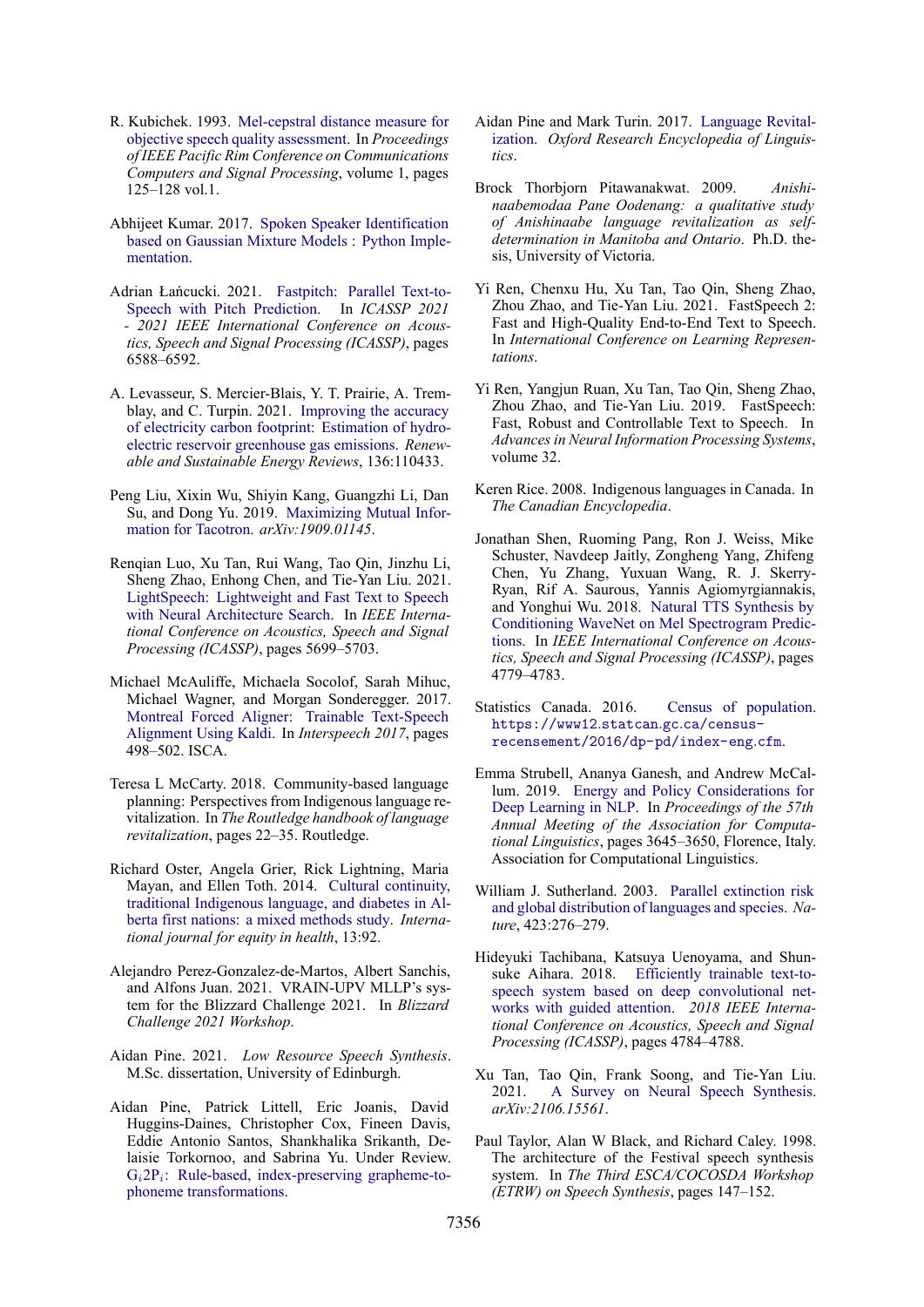- <span id="page-11-1"></span>Tao Tu, Yuan-Jui Chen, Cheng-chieh Yeh, and Hungyi Lee. 2019. [End-to-end Text-to-speech for](https://www.isca-speech.org/archive/interspeech_2019/chen19f_interspeech.html) [Low-resource Languages by Cross-Lingual Transfer](https://www.isca-speech.org/archive/interspeech_2019/chen19f_interspeech.html) [Learning.](https://www.isca-speech.org/archive/interspeech_2019/chen19f_interspeech.html) In *Interspeech 2019*, pages 2075–2079.
- <span id="page-11-4"></span>A. M. Urrea, José Abel Herrera Camacho, and Maribel Alvarado García. 2009. [Towards the Speech](https://www.semanticscholar.org/paper/Towards-the-Speech-Synthesis-of-Raramuri%3A-A-Unit-on-Urrea-Camacho/fe43914e0f484a81436c73939dda5b24290806e6) [Synthesis of Raramuri: A Unit Selection Approach](https://www.semanticscholar.org/paper/Towards-the-Speech-Synthesis-of-Raramuri%3A-A-Unit-on-Urrea-Camacho/fe43914e0f484a81436c73939dda5b24290806e6) [based on Unsupervised Extraction of Suffix Se](https://www.semanticscholar.org/paper/Towards-the-Speech-Synthesis-of-Raramuri%3A-A-Unit-on-Urrea-Camacho/fe43914e0f484a81436c73939dda5b24290806e6)[quences.](https://www.semanticscholar.org/paper/Towards-the-Speech-Synthesis-of-Raramuri%3A-A-Unit-on-Urrea-Camacho/fe43914e0f484a81436c73939dda5b24290806e6) *Research in Computing Science*, 41:243– 256.
- <span id="page-11-6"></span>Cassia Valentini-Botinhao and Simon King. 2021. [De](https://doi.org/10.21437/Interspeech.2021-286)[tection and Analysis of Attention Errors in Sequence](https://doi.org/10.21437/Interspeech.2021-286)[to-Sequence Text-to-Speech](https://doi.org/10.21437/Interspeech.2021-286). In *Interspeech 2021*, pages 2746–2750. ISCA.
- <span id="page-11-2"></span>Dan Wells and Korin Richmond. 2021. Cross-lingual Transfer of Phonological Features for Low-resource Speech Synthesis. In *Proc. 11th ISCA Speech Synthesis Workshop*, pages 160–165.
- <span id="page-11-5"></span>Mirjam Wester, Cassia Valentini-Botinhao, and Gustav Eje Henter. 2015. Are we using enough listeners? No!—an empirically-supported critique of Interspeech 2014 TTS evaluations. In *Interspeech 2015*, pages 3476–3480.
- <span id="page-11-0"></span>D. Whalen, Margaret Moss, and Daryl Baldwin. 2016. [Healing through language: Positive physical health](https://doi.org/10.12688/f1000research.8656.1) [effects of indigenous language use](https://doi.org/10.12688/f1000research.8656.1). *F1000Research*, 5:852.
- <span id="page-11-3"></span>Robert Whitman, Richard Sproat, and Chilin Shih. 1997. *A Navajo Language Text-to-Speech Synthesizer*. AT&T Bell Laboratories.
- <span id="page-11-9"></span>Junichi Yamagishi, Christophe Veaux, and Kirsten Mac-Donald. 2019. [CSTR VCTK Corpus: English Multi](https://doi.org/10.7488/ds/2645)[speaker Corpus for CSTR Voice Cloning Toolkit](https://doi.org/10.7488/ds/2645) [\(version 0.92\)](https://doi.org/10.7488/ds/2645). University of Edinburgh, The Centre for Speech Technology Research (CSTR).
- <span id="page-11-7"></span>Yibin Zheng, Xi Wang, Lei He, Shifeng Pan, Frank K. Soong, Zhengqi Wen, and Jianhua Tao. 2019. [Forward-Backward Decoding for Regularizing End](http://arxiv.org/abs/1907.09006)[to-End TTS.](http://arxiv.org/abs/1907.09006) In *Interspeech 2019*, pages 1283–1287.

# <span id="page-11-8"></span>**A Compute, Accessibility, & Environmental Impact**

For reasons of environmental impact and accessibility, reducing the amount of computation required for both training and inference is important for any neural speech synthesis system, particularly so for Indigenous languages.

# **A.1 Accessibility, Training & Inference Speed**

While language revitalization efforts are *mostly* encouraging about integrating new technologies into curriculum, there is a growing awareness of the potential harms. Beyond assessing the benefits and risks of introducing a new technology into language revitalization efforts, communities are concerned with the way the technology is researched and developed, as this process has the ability to empower or disempower language communities in equal measure [\(Alia,](#page-8-4) [2009;](#page-8-4) [Brinklow](#page-9-0) [et al.,](#page-9-0) [2019\)](#page-9-0). The current model for developing speech synthesis systems is not very equitable – models need to be run on GPUs by people with specialized training. For Indigenous communities to create speech synthesis tools for their languages, they should not be required to hand over their language data to a large government or corporate organization. A pre-training, fine-tuning pipeline could be attractive for this reason; communities could fine-tune their own models on a laptop if a multilingual/multi-speaker model were pre-trained on GPUs at a larger institution. Reducing the computational requirements for training and inference of these models could help ensure language communities have greater control over the process of the development of these systems, less dependence on governmental organizations or corporations, and more sovereignty over their data [\(Kee](#page-9-8)[gan,](#page-9-8) [2019\)](#page-9-8).

[Strubell et al.](#page-10-22) [\(2019\)](#page-10-22) present an argument for equitable access to computational resources for NLP research; put another way, we might say that systems which require less compute are more accessible. Reducing the number of parameters in a neural TTS model should translate to increased efficiency, and might make the model less prone to overfitting when training on limited amounts of data. As discussed in [§4.2.2,](#page-5-1) we modified the base implementation of FastSpeech2 from [Chien](#page-9-17) [\(2021\)](#page-9-17) closely following the lightweight alternative discovered through neural architecture search in [Luo et al.](#page-10-19) [\(2021\)](#page-10-19). These changes reduced the size of the model from [Chien](#page-9-17) [\(2021\)](#page-9-17) from 35M to 11.6M parameters, reduced the size of the stored model from 417 MB to 135 MB and significantly improved inference and train times as summarized in Table [1.](#page-12-1) We saw a 33% improvement in average batch processing times on the GPU during training, and 64% on the CPU, which may be even more relevant for Indigenous language communities with limited computational resources. During inference, we saw a 15% speed-up on GPU and 57% on CPU.

Results were timed by running the model for 300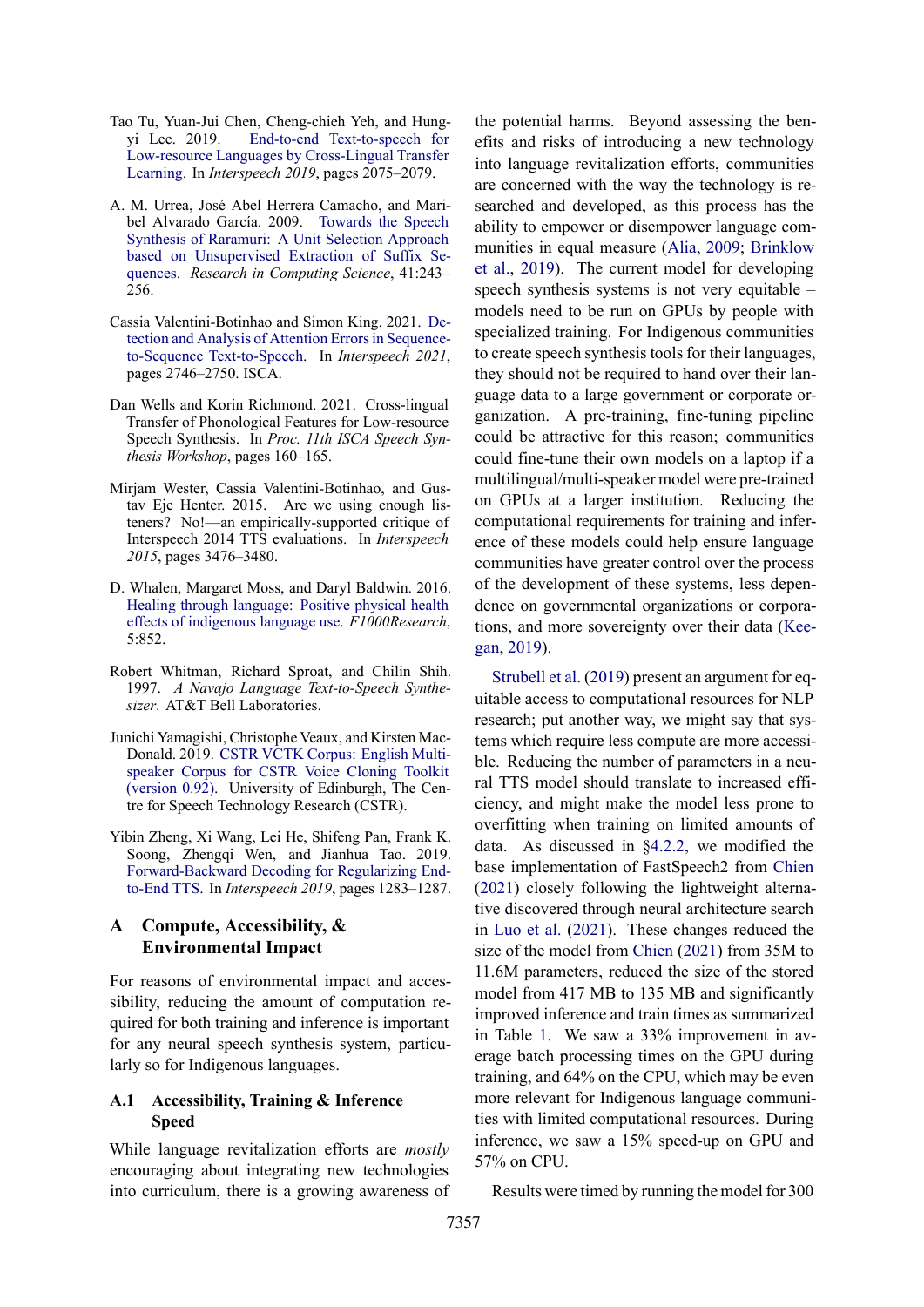<span id="page-12-1"></span>

|           |            | FastSpeech2                   | <b>Adapted System</b>        |
|-----------|------------|-------------------------------|------------------------------|
| Training  | <b>GPU</b> | 90.52 ms ( $\sigma$ 3.31)     | 60.04 ms ( $\sigma$ 1.70)    |
|           | <b>CPU</b> | 7561.50 ms ( $\sigma$ 263.55) | 2720.88 ms ( $\sigma$ 92.99) |
| Inference |            | GPU 12.00 ms ( $\sigma$ 0.30) | 10.23 ms ( $\sigma$ 0.78)    |
|           | <b>CPU</b> | 138.73 ms ( $\sigma$ 3.94)    | 59.50 ms ( $\sigma$ 1.85)    |

Table 1: Mean and standard deviation of training and inference times for a single forward pass of baseline Fast-Speech2 and adapted models.

repetitions and taking the mean. The GPU (Tesla V100-SXM2 16GB) was warmed up for 10 repetitions before timing started, and PyTorch's builtin GPU synchronization method was used to synchronize timing (which occurs on the CPU) with the training or inference running on the GPU. CPU tests were performed on an Intel(R) Xeon(R) CPU E5-2650 v2  $\omega$  2.60GHz with 4 cores and 16GB memory reserved. All timings used a batch size of 16.

#### **A.2 CO2 Consumption**

[Strubell et al.](#page-10-22) [\(2019\)](#page-10-22) also argue that NLP researchers should have a responsibility to disclose the environmental footprint of their research, in order for the community to effectively evaluate any gains and to allow for a more equitable and reproducible field.

All experiments for this paper requiring a GPU were run on the Canadian General Purpose Science Cluster (GPSC) in Dorval, Quebec. Experiments were all run on single Tesla V100-SXM2 16GB GPUs. [Strubell et al.](#page-10-22) [\(2019\)](#page-10-22) provide the following equation for estimating *CO*<sup>2</sup> production:

$$
p_t = \frac{1.58t(p_c + p_r + (g * p_g))}{1000} \tag{1}
$$

where *t* is time,  $p_t$  is total power for training,  $p_c$ is average draw of CPU sockets,  $p_r$  is average DRAM memory draw, *g* is the number of GPUs used in training and  $p<sub>g</sub>$  is the average draw from GPUs. In our case, we estimate *t* to be equal to  $1,541.98<sup>9</sup>$  after summing the time for experiments based on their log files, *p<sup>c</sup>* is 75 watts,  $p_r$  is 6 watts, *g* is 1, and  $p_q$  is 250 watts, and the equation for grams of CO2 consumption is  $CO<sub>2</sub> = 34.5p<sub>t</sub>$  as the average carbon footprint of electricity distributed in Quebec is estimated at

34.5g CO2eq/kWh [\(Levasseur et al.,](#page-10-23) [2021\)](#page-10-23). This results in a total equivalent carbon consumption of 27,821.65 grams, roughly equivalent to driving a single passenger gas-powered vehicle for 110 kilometres according to the average rate of 404 grams/mile [\(EPA,](#page-9-22) [2019\)](#page-9-22).

This is a comparatively low CO2 consumption for over 1500 GPU hours, largely due to the low CO2/kWh output of Quebec electricity when compared with the 2019 USA average of 400g CO2eq/kWh [\(EPA,](#page-9-22) [2019\)](#page-9-22). However, CO2 equivalents are just a proxy for environmental impact and should not be understood to comprehensively account for social and environmental impact. Hydroelectric dam projects in Quebec, like the ones powering the GPSC have a sordid and complex history in the province. Innu Nation Grand Chief Mary Ann Nui spoke to this when she commented that "over the past 50 years, vast areas of our ancestral lands were destroyed by the Churchill Falls hydroelectric project, people lost their land, their livelihoods, their travel routes, and their personal belongings when the area where the project is located was flooded. Our ancestral burial sites are under water, our way of life was disrupted forever. Innu of Labrador weren't informed or consulted about that project" [\(Innu-Atikamekw-Anishnabeg Coali](#page-9-23)[tion,](#page-9-23) [2020\)](#page-9-23).

### <span id="page-12-0"></span>**B Qualitative Results**

Question:

"Would you be comfortable with any of the voices you heard being played online, say for a digital dictionary or verb conjugator if no other recording existed?"

#### **Kanien'kéha responses**:

- Yes.
- yes
- Yes

<sup>&</sup>lt;sup>9</sup>Note this estimate is based on the total number of hours spent running experiments from the M.Sc. dissertation this paper draws its experiments from. There were additional models trained for experiments that are not discussed in this paper. As such, this is a generous overestimation of *t*.